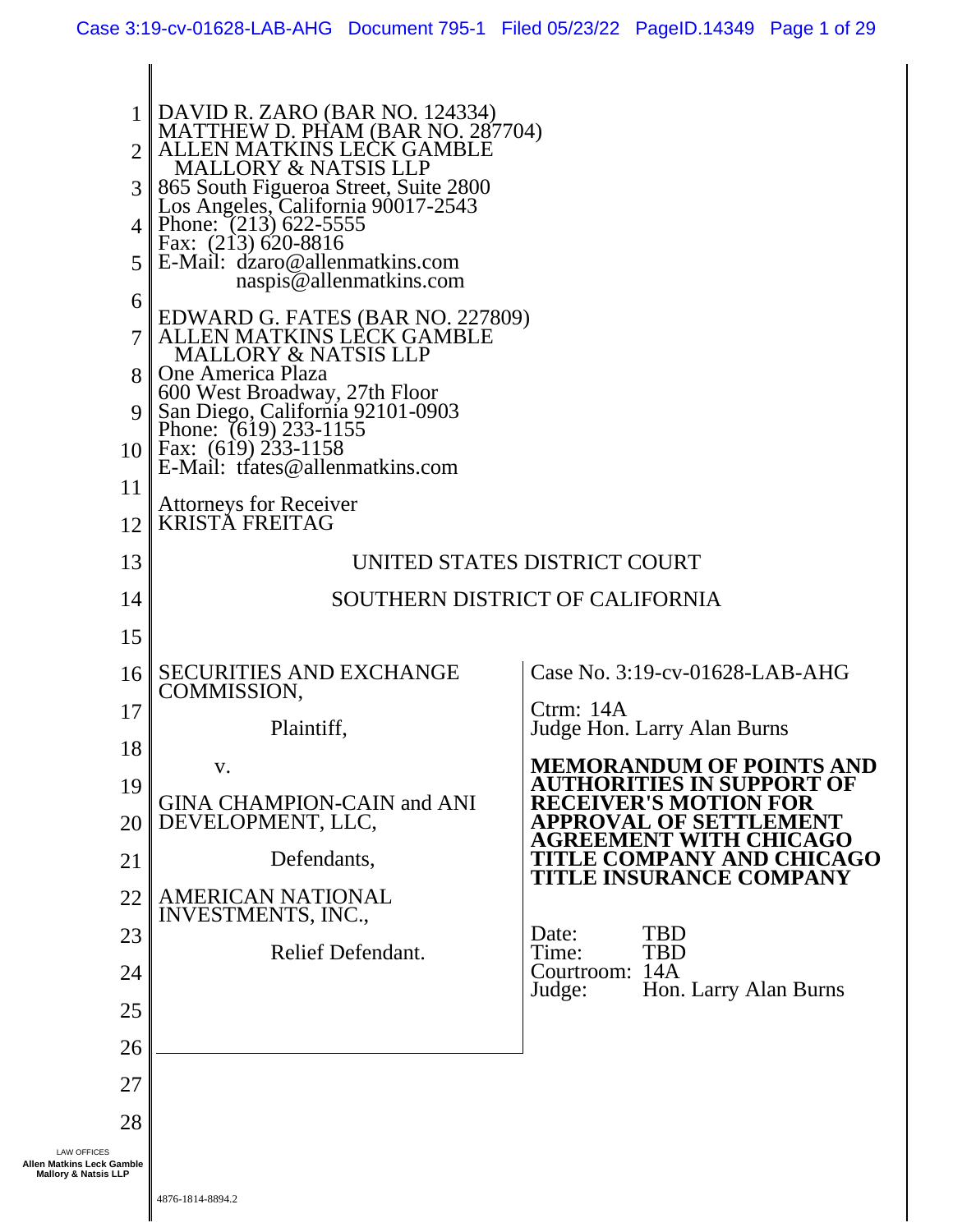| 1                                                                       | <b>TABLE OF CONTENTS</b> |                                                             |             |
|-------------------------------------------------------------------------|--------------------------|-------------------------------------------------------------|-------------|
| $\overline{2}$                                                          |                          |                                                             | <b>Page</b> |
| 3                                                                       | II.                      |                                                             |             |
| 4                                                                       | II.                      |                                                             |             |
| 5                                                                       |                          | A.                                                          |             |
| 6                                                                       |                          | <b>B.</b>                                                   |             |
| $\overline{7}$                                                          |                          | $\mathbf{C}$ .                                              |             |
| 8                                                                       |                          | D.                                                          |             |
| 9                                                                       |                          | E.                                                          |             |
| 10                                                                      |                          | Claims Involving Kim Peterson and Related Entities 15<br>F. |             |
| 11                                                                      | III.                     |                                                             |             |
| 12                                                                      |                          | A.                                                          |             |
| 13                                                                      |                          | <b>B.</b>                                                   |             |
| 14                                                                      | $\mathbf{IV}$ .          |                                                             |             |
| 15                                                                      |                          |                                                             |             |
| 16                                                                      |                          |                                                             |             |
| 17                                                                      |                          |                                                             |             |
| 18                                                                      |                          |                                                             |             |
| 19                                                                      |                          |                                                             |             |
| 20                                                                      |                          |                                                             |             |
| 21                                                                      |                          |                                                             |             |
| 22                                                                      |                          |                                                             |             |
| 23                                                                      |                          |                                                             |             |
| 24                                                                      |                          |                                                             |             |
| 25                                                                      |                          |                                                             |             |
| 26                                                                      |                          |                                                             |             |
| 27                                                                      |                          |                                                             |             |
| 28                                                                      |                          |                                                             |             |
| <b>LAW OFFICES</b><br>Allen Matkins Leck Gamble<br>Mallory & Natsis LLP |                          |                                                             |             |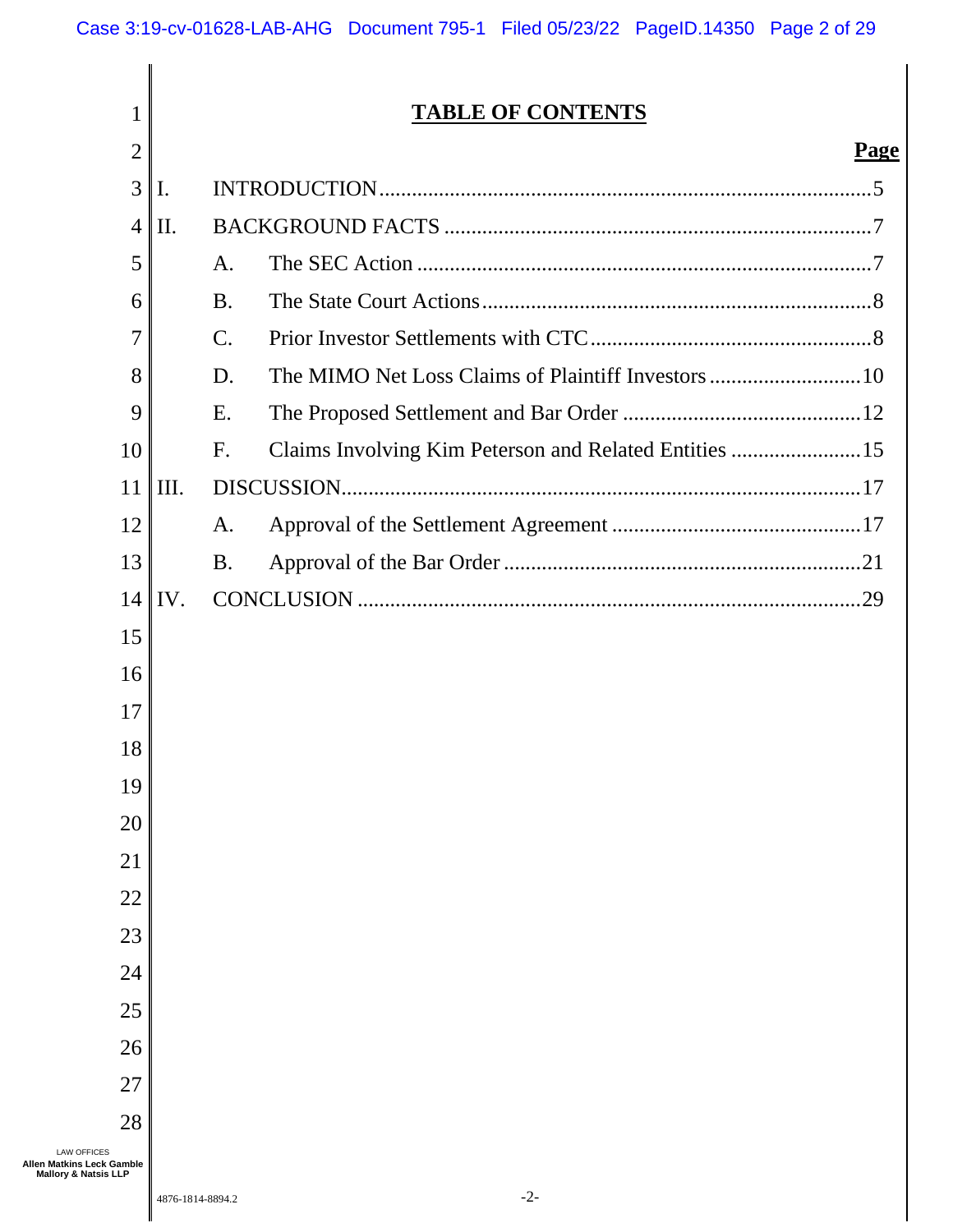# **TABLE OF AUTHORITIES**

| 2               |                                                                                                 | Page(s) |
|-----------------|-------------------------------------------------------------------------------------------------|---------|
| 3               | <b>Cases</b>                                                                                    |         |
| 4<br>5          | CFTC. v. Topworth Int'l, Ltd.,                                                                  |         |
| 6               | Harmelin v. Man Fin. Inc.,<br>No. CIV.A. 05-2973, 2007 WL 4571021, (E.D. Pa. Dec. 28,           | 25      |
| 7<br>8          | In re MGS Mktg.,                                                                                |         |
| 9<br>10         | R&R adopted,<br>No. 3:16-CV-00438-JR, 2020 WL 7318129 (D. Or. Dec. 11,                          |         |
| 11              | SEC v. Adams,                                                                                   | 25      |
| 12<br>13        | SEC v. Aequitas Mgmt., LLC,<br>No. 3:16-CV-00438-JR, 2020 WL 7318305, (D. Or. Nov. 10,          |         |
| 14<br>15        |                                                                                                 | 25      |
| 16              | SEC v. Basic Energy & Affiliated Res.,                                                          |         |
| 17<br>18        |                                                                                                 |         |
| 19<br>20        | SEC v. DeYoung,                                                                                 |         |
| 21              | SEC v. Elliot,                                                                                  |         |
| <u>22</u><br>23 | SEC v. Hardy,                                                                                   |         |
| 24<br>25        | SEC v. Kaleta,<br>No. CIV.A. 4:09-3674, 2012 WL 401069, (S.D. Tex. Feb. 7,                      |         |
| 26              | SEC v. Stanford Int'l Bank, Ltd.,<br>No. 3:09-CV-0298-N, 2015 WL 10845785, (N.D. Tex. Sept. 23, |         |
| 27<br>28        | SEC v. Wencke,                                                                                  |         |
|                 |                                                                                                 |         |

LAW OFFICES **Allen Matkins Leck Gamble Mallory & Natsis LLP**

1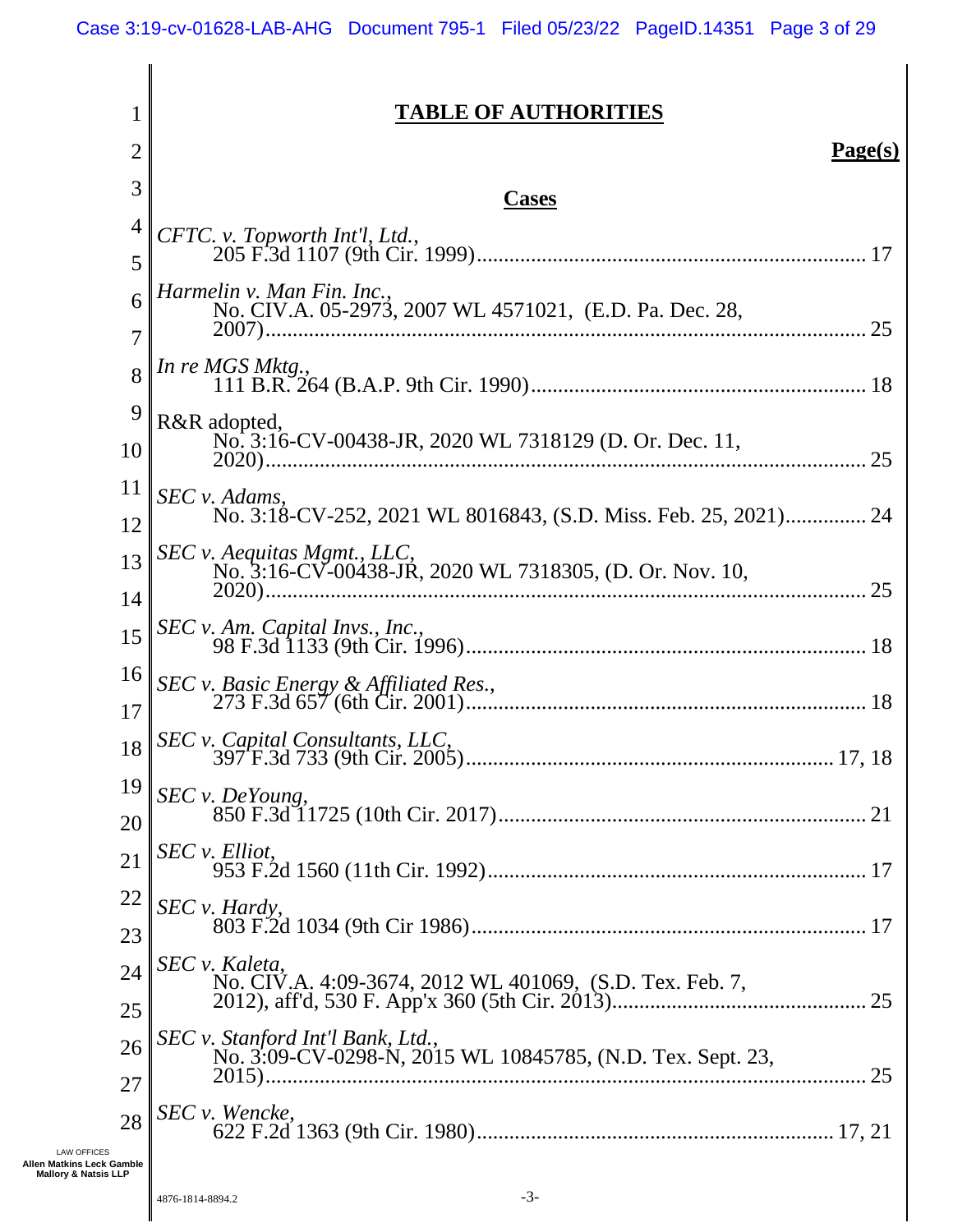| $\mathbf 1$                                                             | Page(s)         |
|-------------------------------------------------------------------------|-----------------|
| $\overline{2}$                                                          |                 |
| 3                                                                       |                 |
| $\overline{4}$                                                          |                 |
| 5                                                                       | <b>Statutes</b> |
| 6                                                                       |                 |
| $\overline{7}$                                                          |                 |
| 8                                                                       |                 |
| 9                                                                       |                 |
| 10<br>11                                                                |                 |
| 12                                                                      |                 |
| 13                                                                      |                 |
| 14                                                                      |                 |
| 15                                                                      |                 |
| 16                                                                      |                 |
| 17                                                                      |                 |
| 18                                                                      |                 |
| 19                                                                      |                 |
| 20                                                                      |                 |
| 21                                                                      |                 |
| 22                                                                      |                 |
| 23                                                                      |                 |
| 24                                                                      |                 |
| 25                                                                      |                 |
| 26<br>27                                                                |                 |
| 28                                                                      |                 |
| <b>LAW OFFICES</b><br>Allen Matkins Leck Gamble<br>Mallory & Natsis LLP |                 |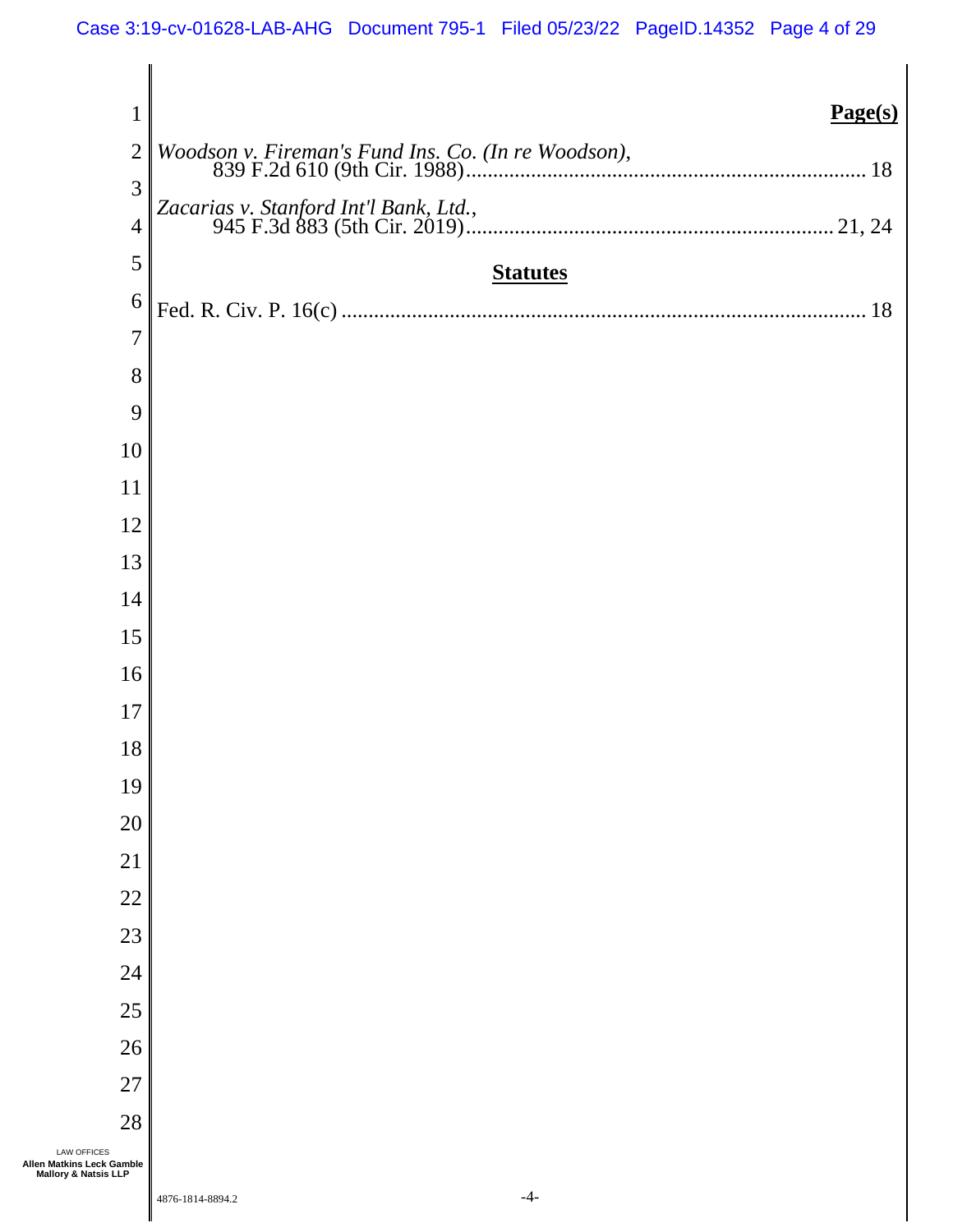1 2 3 4 5 6 Krista Freitag ("Receiver"), the Court-appointed receiver for ANI Development, LLC, Relief Defendant American National Investments, Inc., and their subsidiaries and affiliates ("Receivership Entities"), submits this Memorandum of Points and Authorities in support of her Motion for Approval of Settlement Agreement ("Motion") with Chicago Title Company and Chicago Title Insurance Company ("CTC").

7

#### **I. INTRODUCTION**

8 9 10 11 12 13 14 15 16 17 18 19 20 21 22 After 32 months of this receivership and the related litigation, the Receiver has reached a \$24 million settlement with Chicago Title Company and Chicago Title Insurance Company (together "CTC"). If the settlement is approved and the Receiver's recommended allowed claim amounts are approved, this will (a) provide the remaining plaintiff investors with cases against CTC ("Plaintiff Investors") with 100% of their money-in, money-out ("MIMO") net losses, (b) end all litigation with CTC, and (c) pave the way for the losing investors who, after accounting for CTC and other third-party settlements, have not already recovered 100% of the MIMO net losses to recover more than 90% and likely closer to 95%<sup>1</sup> of their MIMO net losses from the receivership estate. This would mean that, of the approximately \$183 million in total investor MIMO net losses, the investors are expected to recover a total of at least \$165 million and likely closer to \$174 million. 2 This is an exceptional outcome in a Ponzi scheme of any kind, and especially one where the purported investments involved in the scheme (loans to liquor license applicants) were a pure fiction.

23

27 28 investors. Of that \$163 million, approximately \$128 million represents payments of investor MIMO net losses. If the Settlement Agreement is approved, the Receiver expects investors will receive distributions of at least \$37 million and likely closer to \$46 million from the receivership estate.

<sup>24</sup> 25 26 When these total recovery estimates are used throughout this memorandum, they are based on the assumption that the Settlement Agreement and the Claims Allowance and Plan Motion (as defined below), including the Receiver's recommended allowed claim amounts, are approved. <sup>2</sup> CTC reports it has paid a total of more than  $$163$  million in settlements to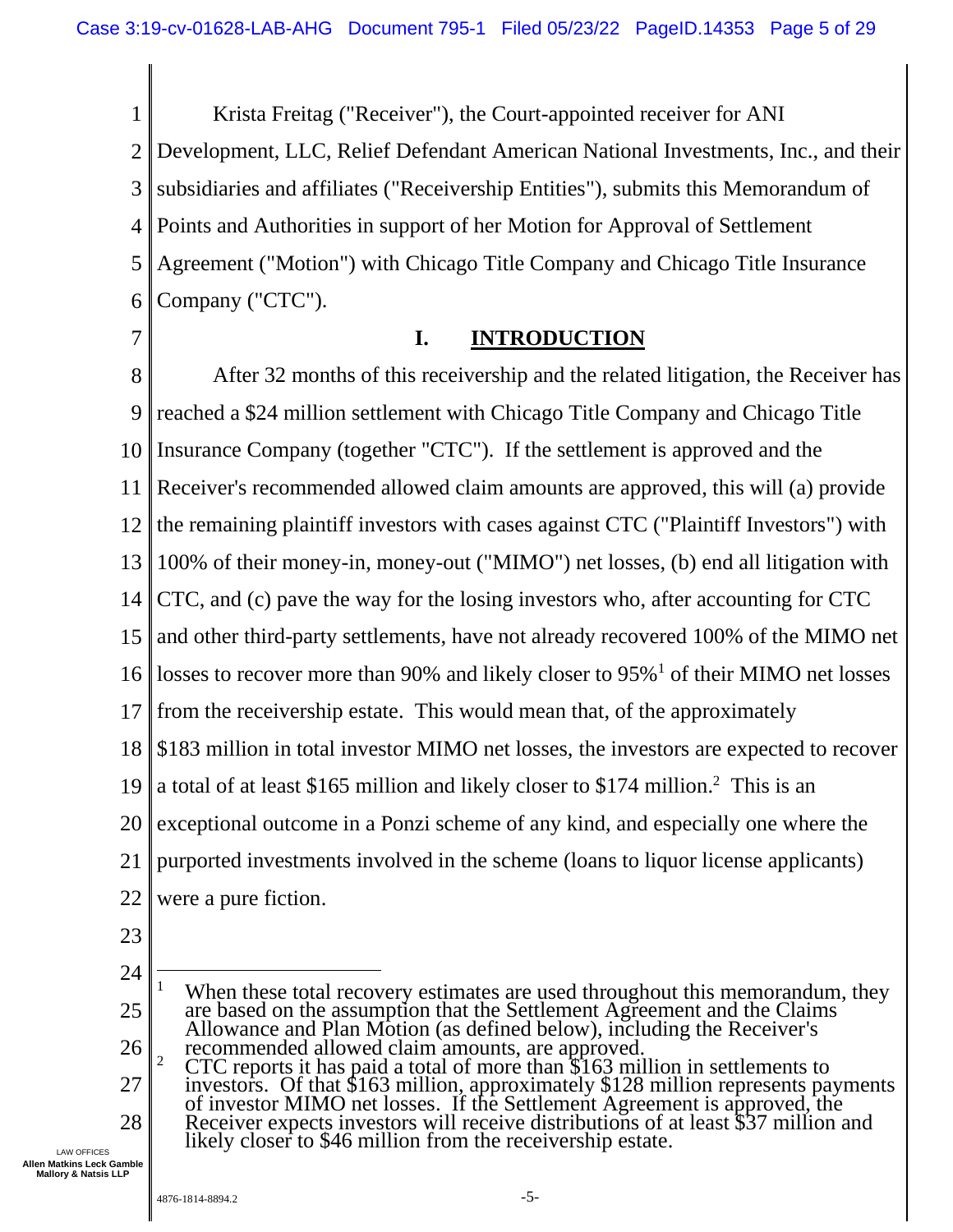1 2 3 4 5 6 A condition of the settlement is an order by this Court barring all existing and future claims against CTC arising from the Ponzi scheme ("Bar Order"). CTC would not agree to pay the receivership estate's full liability for the MIMO net losses of the Plaintiff Investors, as well as additional amounts for other receivership claims against CTC, or release its claims against the receivership and Kim Peterson, without getting global peace. The Bar Order, therefore, is a CTC condition of the settlement.

7 8 9 10 11 12 13 14 15 16 17 18 19 20 21 Of the 14 remaining investors who have not settled with CTC (10 Plaintiff Investors and 4 unrepresented investors), 7 have joined the Settlement Agreement and 7 have declined to join and now oppose the Bar Order ("Non-Joining Plaintiffs"). The Non-Joining Plaintiffs' claims against CTC arise from the same set of events (the Ponzi scheme) and substantially overlap with the receivership estate's claims against CTC. Indeed, of the approximately \$24 million settlement amount, more than \$22 million represents the receivership estate's MIMO net loss liability to the Plaintiff Investors. Under the Settlement Agreement, the Receiver will recover 100% of the more than \$22 million from CTC and then distribute that amount to the Plaintiff Investors in full satisfaction of their MIMO net loss claims against the receivership estate. This will pave the way for an interim distribution of receivership funds in the coming months (pursuant to a distribution plan, approval of which will be sought by May 31, 2022) to all 300+ losing investors (including those who already settled with CTC). And while the Receiver estimates a recovery of at least 90% for all losing investors, it is possible the total recovery will ultimately be closer to 95%.

22 23 24 25 26 27 28 The receivership is a collective proceeding in equity that must take into account the interests of all investors who suffered losses from the Ponzi scheme, not just a handful of Non-Joining Plaintiffs who are not satisfied with recovery of 100% of their MIMO net losses and who believe they can do better by pursuing many more months of discovery, motion practice, trial preparation, trial, and appeal (and likely incurring millions more in attorney fees and costs). As discussed further below, the Receiver cannot settle the receivership estate's claims against CTC and generate such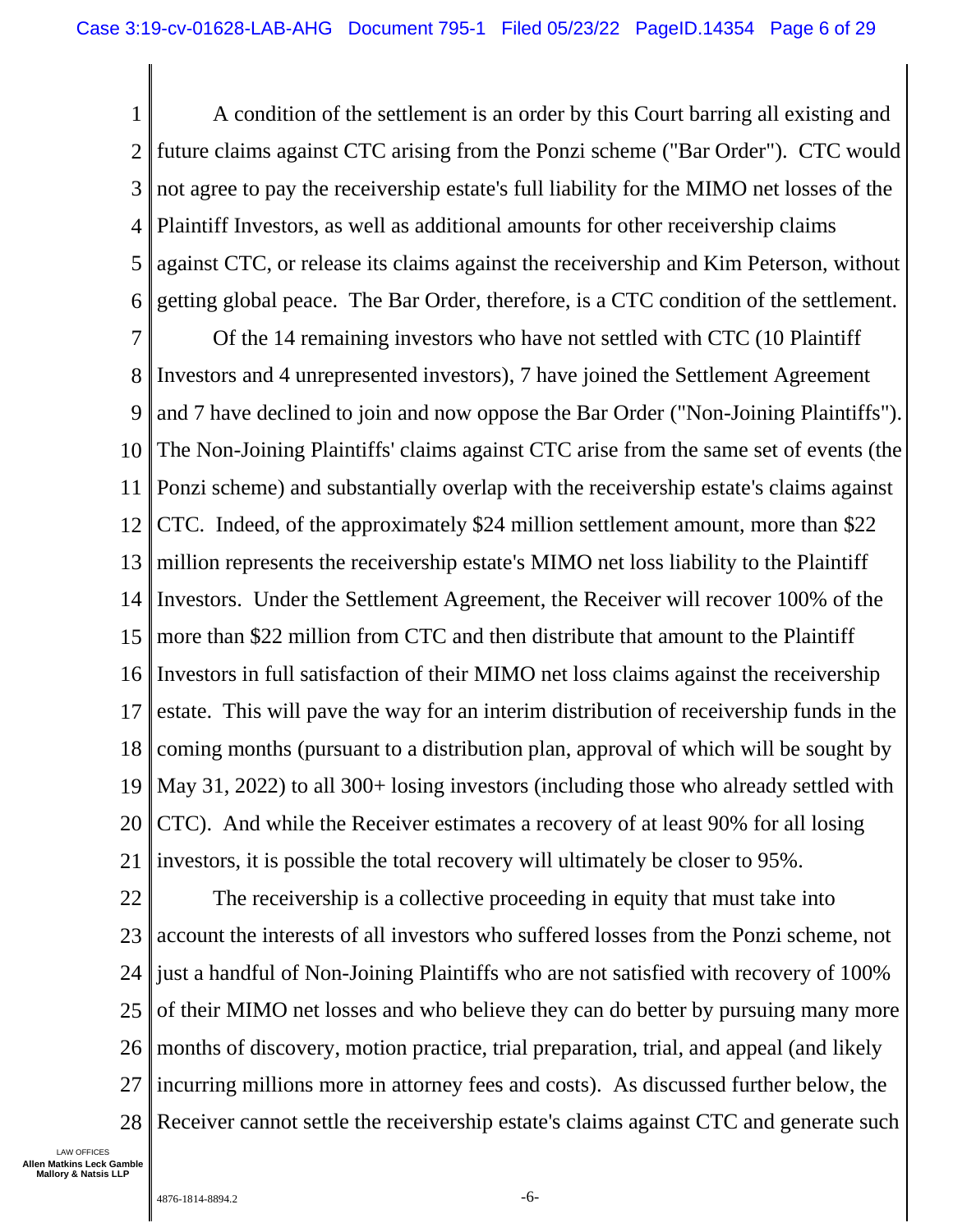1 2 3 an exceptional outcome for losing investors without the Bar Order. This Court, which has the power to issue the Bar Order, should do so under its broad discretion to manage this receivership as necessary and appropriate to achieve equity.

#### 4

### **II. BACKGROUND FACTS**

5

# **A. The SEC Action**

6 7 8 9 10 11 In August 2019, the Securities and Exchange Commission brought this enforcement action against Gina Champion-Cain ("Cain"), ANI Development, LLC, and American National Investments, Inc., which alleged Cain and the Defendant entities perpetrated a large-scale fraud, raising hundreds of millions of dollars for purported short-term, high-interest loans to applicants seeking to acquire liquor licenses. In reality, no loans were made to any liquor license applicants.

12 13 14 15 16 17 18 The Court appointed the Receiver to, among other things, take control of the Receivership Entities, preserve and protect their assets, perform an accounting, and pursue claims to recover from third parties. The purpose of the receivership was to stop the Ponzi scheme, protect investors from further harm, and maximize the recovery for investors who suffered losses. Cain entered into a Plea Agreement in the related criminal case in which she admitted the nature and scope of the Ponzi scheme. Request for Judicial Notice filed herewith ("RJN"), Exhibit A.

19 20 21 22 23 24 25 26 27 28 As documented in her quarterly reports, the Receiver has worked since her appointment to marshal assets, sell real and personal property, eliminate secured debt (in some cases, at considerable discounts), and pursue claims to recover from third parties, including clawback claims. This extensive work, some of which is ongoing (including some active clawback actions), has generated a considerable sum for the receivership estate. The estate currently holds approximately \$27.9 million. The Receiver is in the process of wrapping up the claims process and, by May 31, 2022, will file a motion to approve recommended claim amounts, resolve disputed claims, and approve a proposed plan for making distributions ("Claims Allowance and Plan Motion"). Declaration of Krista L. Freitag filed herewith ("Freitag Decl."), ¶ 2.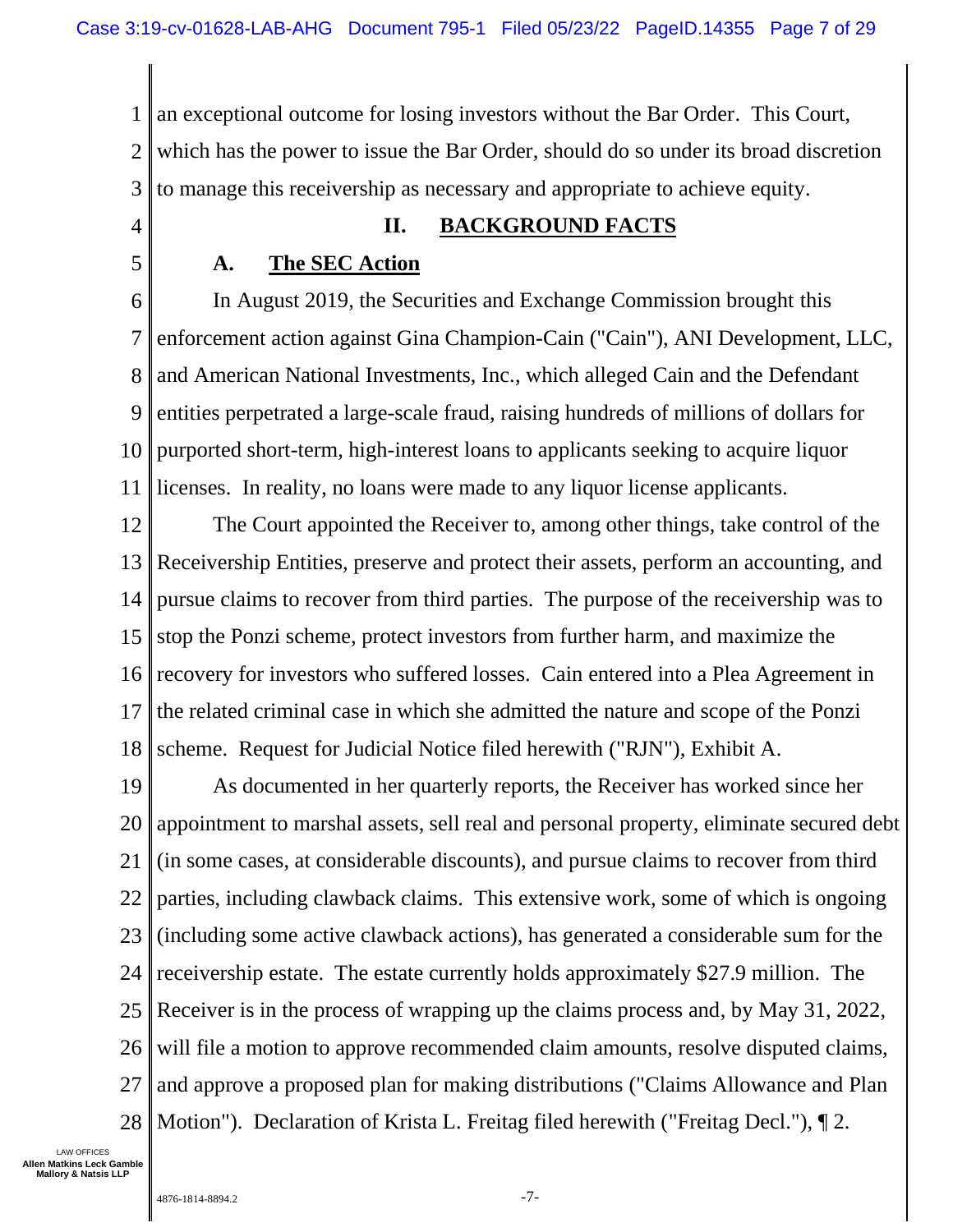1

## **B. The State Court Actions**

2 3 4 5 6 7 After the Receiver was appointed, many investors engaged counsel and filed actions against CTC – initially in this Court and the state court and later in state court only ("State Court Actions"). Those cases, some of which have settled, were originally related before Judge Ronald Styn and, since his retirement, have been related before Judge Kenneth Medel. Through the remaining State Court Actions, the Plaintiff Investors seek to recover from CTC their losses from the Ponzi scheme.

8 9 10 11 12 13 14 15 16 17 In December 2021, this Court authorized the Receiver to file an action in state court against CTC. The Receiver filed her complaint in January 2022 and the case was related with the other State Court Actions before Judge Medel. Through her State Court Action, the Receiver seeks to recover from CTC (a) the amounts for which the receivership estate is liable to investors who have not settled with CTC, (b) amounts the Receivership Entities paid to CTC for escrow services relating to the Ponzi scheme, (c) the administrative fees and costs of the receivership, (d) interest and (e) punitive damages. A trial date in December 2022 has been set in the State Court Actions, but it has not yet been determined which case(s) will be tried first and which will be deferred to one or more later trial dates. Freitag Decl., 1 3.

18

# **C. Prior Investor Settlements with CTC**

19 20 21 22 23 In total, more than 300 losing investors<sup>3</sup> have settled their claims against CTC. In nearly all of these settlements, CTC settled with investors for a percentage of their reported MIMO net losses, ranging between 50% and 75%,<sup>4</sup> with various investor groups reportedly settling for 65%, 70%, and 75% of MIMO net losses. As noted above, the proposed settlement contemplates payment to the Plaintiff Investors,

24

<sup>25</sup> 26 <sup>3</sup> The number of unique investors with whom CTC has reportedly settled does not necessarily tie to the Receiver's number of unique losing investors with claims in the receivership due to the aggregation of investments/accounts with the same beneficial owners during the receivership claims process.

<sup>27</sup> 28 <sup>4</sup> Due to allocations of the settlement funds within one investor group, some investors in the group received just over 80% of their MIMO net losses, and others in the group received 67% of their MIMO net losses, but the overall settlement was 75% of the aggregate MIMO net losses for the entire group.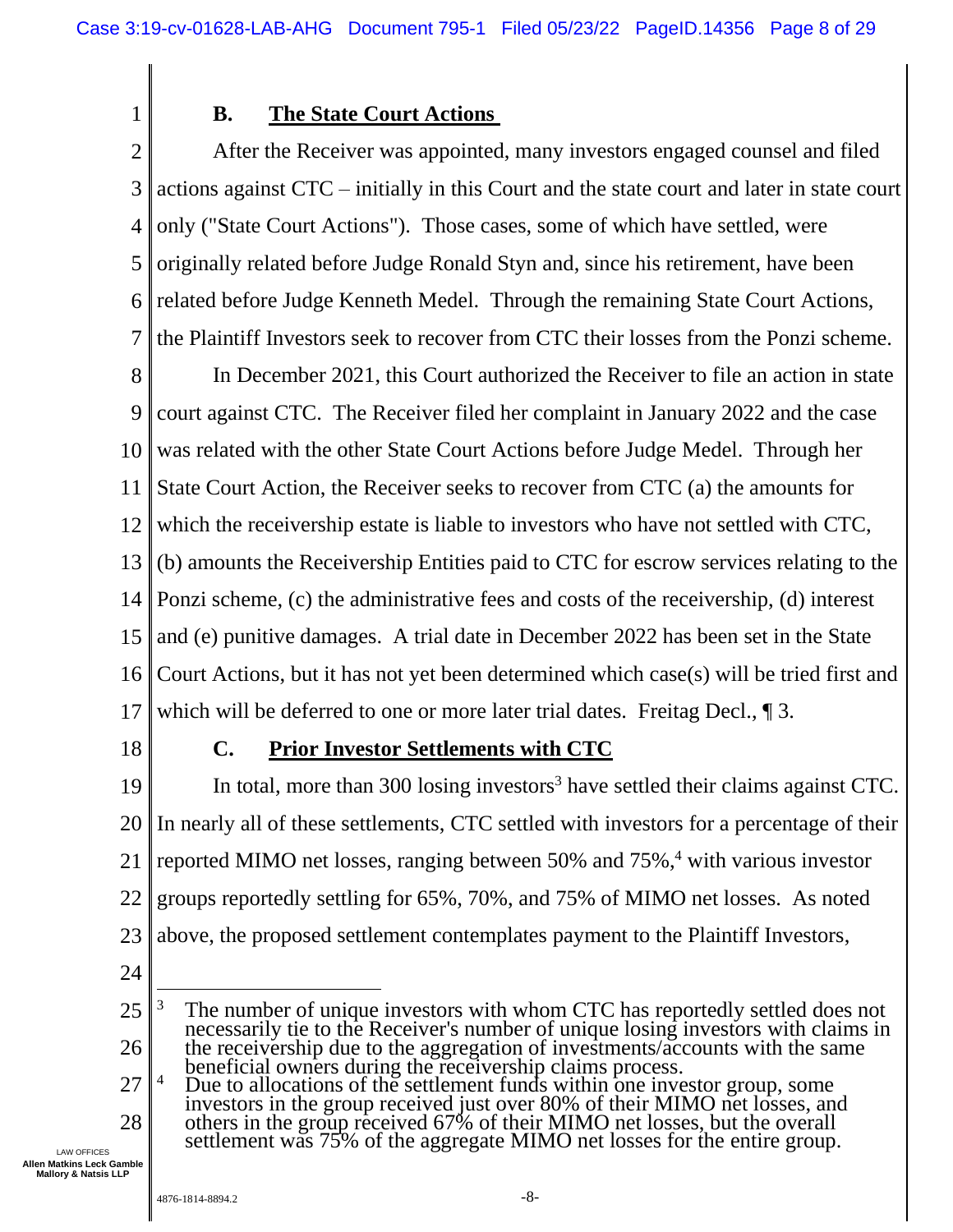1 2 including the Non-Joining Plaintiffs, of 100% of their MIMO net losses – a much higher percentage than all but two investors have obtained. Freitag Decl.,  $\P$ 4.

3 4 5 6 7 8 9 10 The two largest losing investors, Ovation Finance Holdings 2, LLC ("Ovation") and Banc of California, N.A. ("BOC") reportedly settled with CTC for amounts well in excess of their MIMO net losses. The facts supporting the claims of Ovation and BOC against CTC, however, distinguish their claims from those of other plaintiffs. Specifically, Ovation and BOC contacted CTC directly and received falsified audit reports signed by an employee of  $CTC$ <sup>5</sup>. Freitag Decl.,  $\P$  5. These direct written misrepresentations by CTC to Ovation and BOC added considerable strength to the Ovation and BOC claims.

11 12 13 14 15 16 17 18 19 20 Moreover, Ovation and BOC took the lead role for all plaintiffs in the State Court Actions, including preparing what became the "model complaint" for the plaintiffs, propounding numerous discovery requests, and taking numerous depositions of CTC witnesses. While the Non-Joining Plaintiffs took an active role in their own State Court Actions, most of the work to develop the claims and evidence against CTC was done by Ovation and BOC. Freitag Decl., ¶ 6. These facts put them in a different position than the other plaintiffs, having spent many more millions of dollars on fact discovery and preparing their case for trial. To illustrate this point, the BOC settlement with CTC was for \$39.9 million, of which \$8.6 million was for attorney fees and costs.

21 22 23 24 25 26 This is not to say the Non-Joining Plaintiffs do not have strong claims against CTC – that is not the case – but the Ovation and BOC settlements should not be considered a benchmark for the reasonableness of other CTC settlements. As noted above, all other investor settlements with CTC, most of which involved investors represented by counsel, were approved by either this Court, the State Court, or both, and were in the range of 50% to 75% of MIMO net losses.

27

28 <sup>5</sup> CTC disputed whether the false reports BOC received from Cain were signed by CTC or forged by Cain.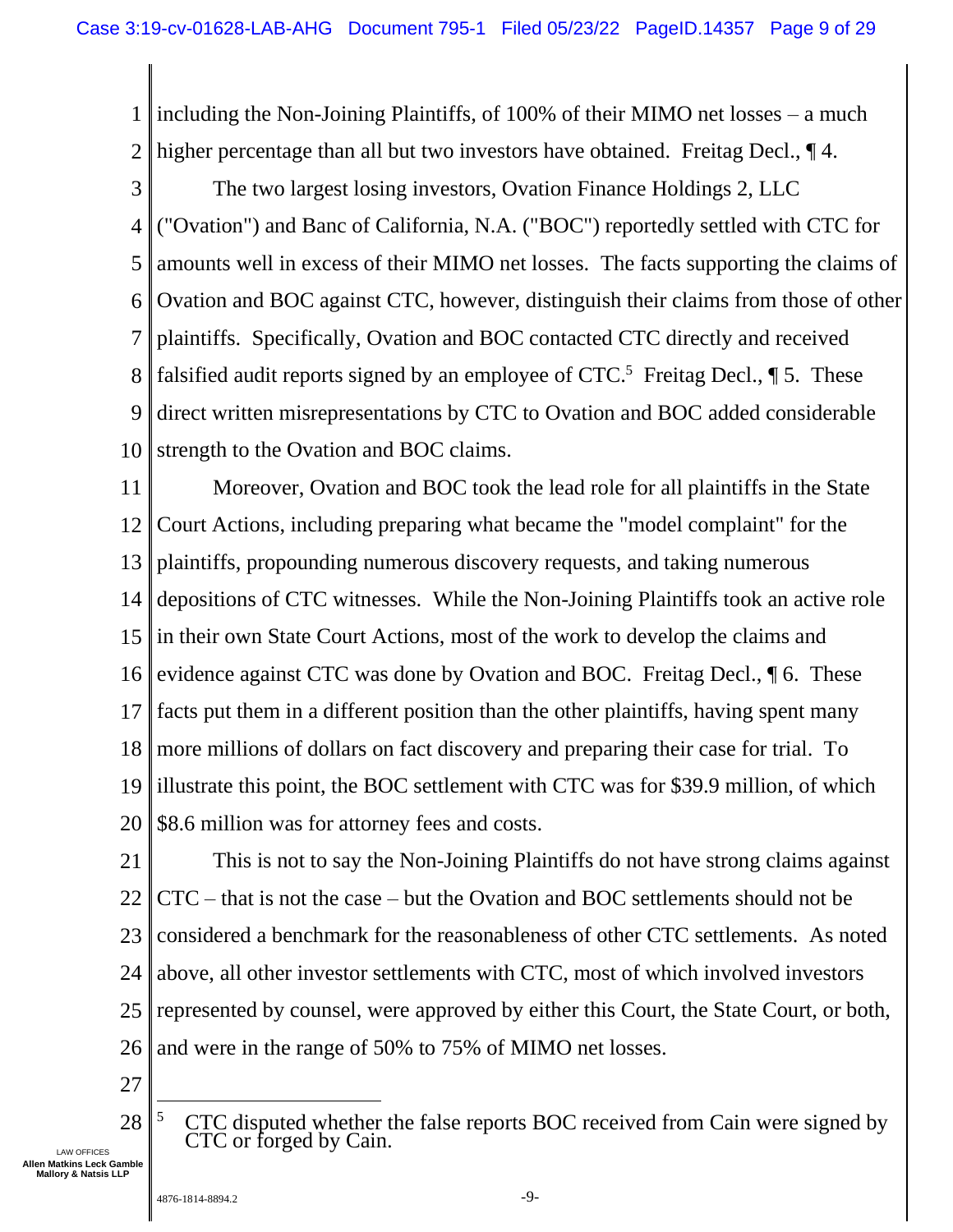- 1 2 3 4 5 6 7 8 **D. The MIMO Net Loss Claims of Plaintiff Investors**  Through her forensic accounting performed pursuant to the Court's orders (*See* Dkt. 659), the Receiver calculated the total money received from each Plaintiff Investor and the total money paid to each Plaintiff Investor. The applicable transactions, the MIMO net loss calculation, as well as the "prior recovery rate" (the aggregate money out divided by aggregate money in, which is used for the rising tide distribution method), were all laid out in the claim forms sent to the Plaintiff Investors in November 2021. Freitag Decl., ¶ 7.
- 9

The Plaintiff Investors' MIMO net losses are as follows:

| 10 | <b>Plaintiff Investor</b>         | Represented By               | <b>MIMO Net Loss</b> |
|----|-----------------------------------|------------------------------|----------------------|
| 11 | <b>Shelley Lynn Tarditi Trust</b> | Jeffrey Zinder               | \$285,994.89         |
| 12 | Stevens & Kapur Trust             |                              | \$351,780.91         |
|    | Heller Fenley Trust & IRA         |                              | \$5,891,813.71       |
| 13 | "Zinder Group" subtotal           |                              | \$6,529,589.51       |
| 14 | Wakefield Capital LLC             | <b>James Armstrong</b>       | \$3,625,000.00       |
| 15 | Wakefield Investments LLC         |                              | \$2,000,000.00       |
| 16 | 2Budz Holding LLC                 |                              | \$79,204.00          |
| 17 | "Armstrong Group" subtotal        |                              | \$5,704,204.00       |
| 18 | Doug and Kristine Heidrich        | Justin Shrenger <sup>6</sup> | \$215,260.00         |
|    | Living at the Next Level LLC      |                              | \$140,000.00         |
| 19 | Heidi and Jeffrey Orr             |                              | \$150,000.00         |
| 20 | "Shrenger Group" subtotal         |                              | \$505,260.00         |
| 21 | CalPrivate Bank                   | O'Melveny & Myers            | \$9,520,080.13       |
| 22 | Total                             |                              | \$22,259,133.64      |
|    |                                   |                              |                      |

23

24 Freitag Decl., ¶ 8.

- 25
- 26
- 27
	- 28 <sup>6</sup> The investors represented by Justin Shrenger were part of the Armstrong Group. They then joined the proposed Settlement Agreement and filed Substitutions of Counsel in their State Court Action, replacing Mr. Armstrong with Mr. Shrenger.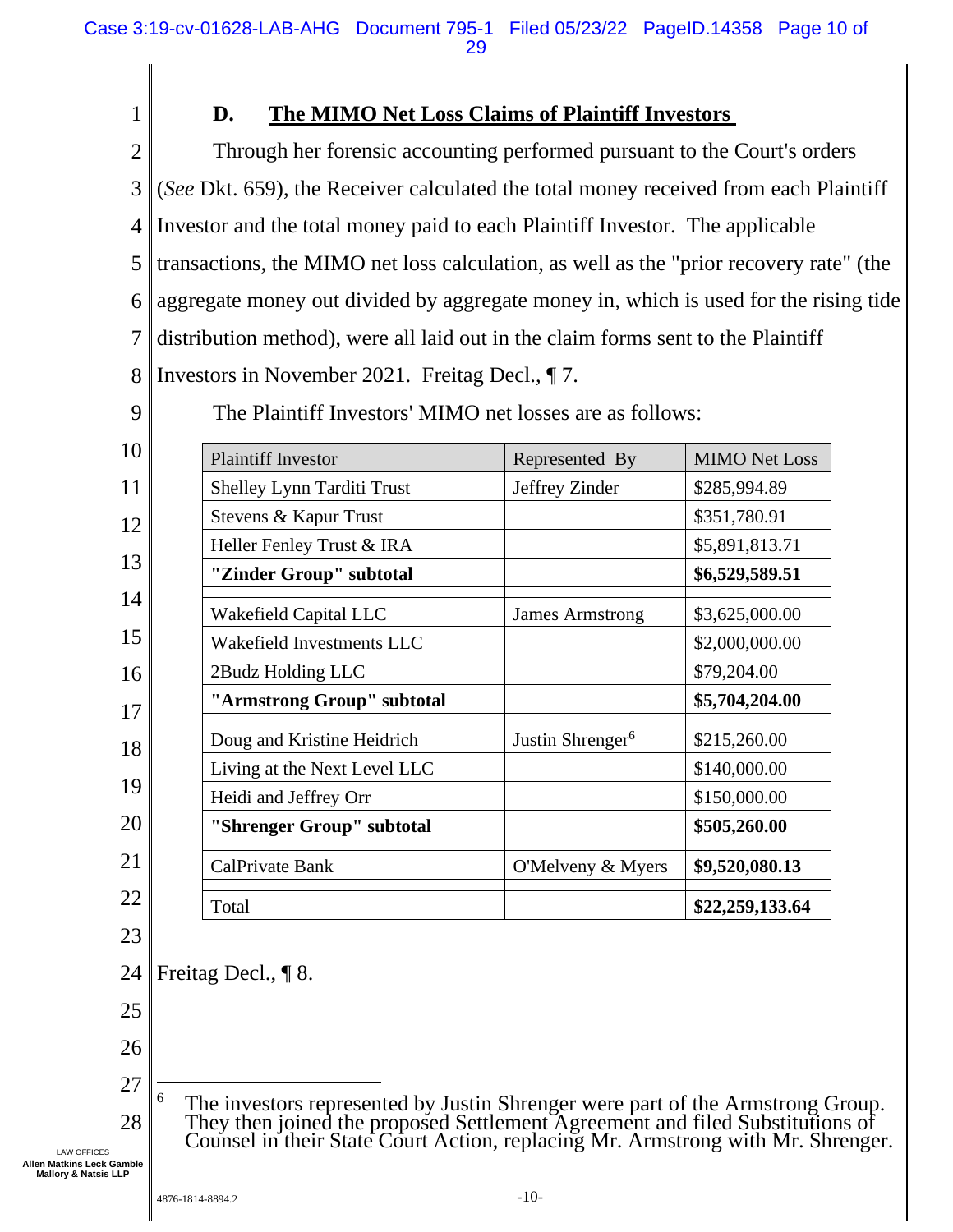1 2 3 4 5 6 7 8 9 10 Under the proposed Settlement Agreement, the amount to be paid to the receivership estate includes the full \$22,259,133.64 in MIMO net losses of the Plaintiff Investors, which will then be distributed to them in full satisfaction of their claims against the receivership estate.<sup>7</sup> The Plaintiff Investors have all returned their signed claim forms to the Receiver, and with one exception, have not disputed the Receiver's MIMO net loss calculation. The same applies to the four unrepresented investors; none of them has disputed the Receiver's MIMO net loss calculations. The unrepresented investors will receive 70% of their MIMO net losses under the proposed Settlement Agreement. All four of them have joined the Settlement Agreement by signing the Joinder Agreement attached thereto. Freitag Decl., ¶ 9.

11 12 13 14 15 16 17 The claim of Non-Joining Plaintiff 2Budz Holding, LLC ("2Budz") is disputed. 2Budz disputes whether \$750,000 it received from the Receivership Entities should be considered "money-out" under MIMO, and therefore contends that its claim should be \$750,000 greater than the Receiver's calculation. The Receiver's position is that the \$750,000 at issue came directly from the Ponzi scheme, went directly to 2Budz, is clearly tied to its investments in the Ponzi scheme, and therefore must be treated as "money-out" for purposes of 2Budz's claim. Freitag Decl., ¶ 10.

18 19 20 21 22 23 24 25 In addition, Non-Joining Plaintiff CalPrivate Bank ("CalPrivate"), which does not dispute its MIMO transactions, has asserted that MIMO does not apply because the bank has a security interest in certain receivership assets that it contends gives it the right to recover *all amounts* owed under its fraudulently-procured loan documents *ahead of all other investors*. The Receiver's position is that CalPrivate is not entitled to priority treatment and should be treated like every other losing investor. CalPrivate does not have a valid security interest in any receivership assets, nor should it have a larger claim or the right to recover ahead of all other investors.

- 26
- 27
- 28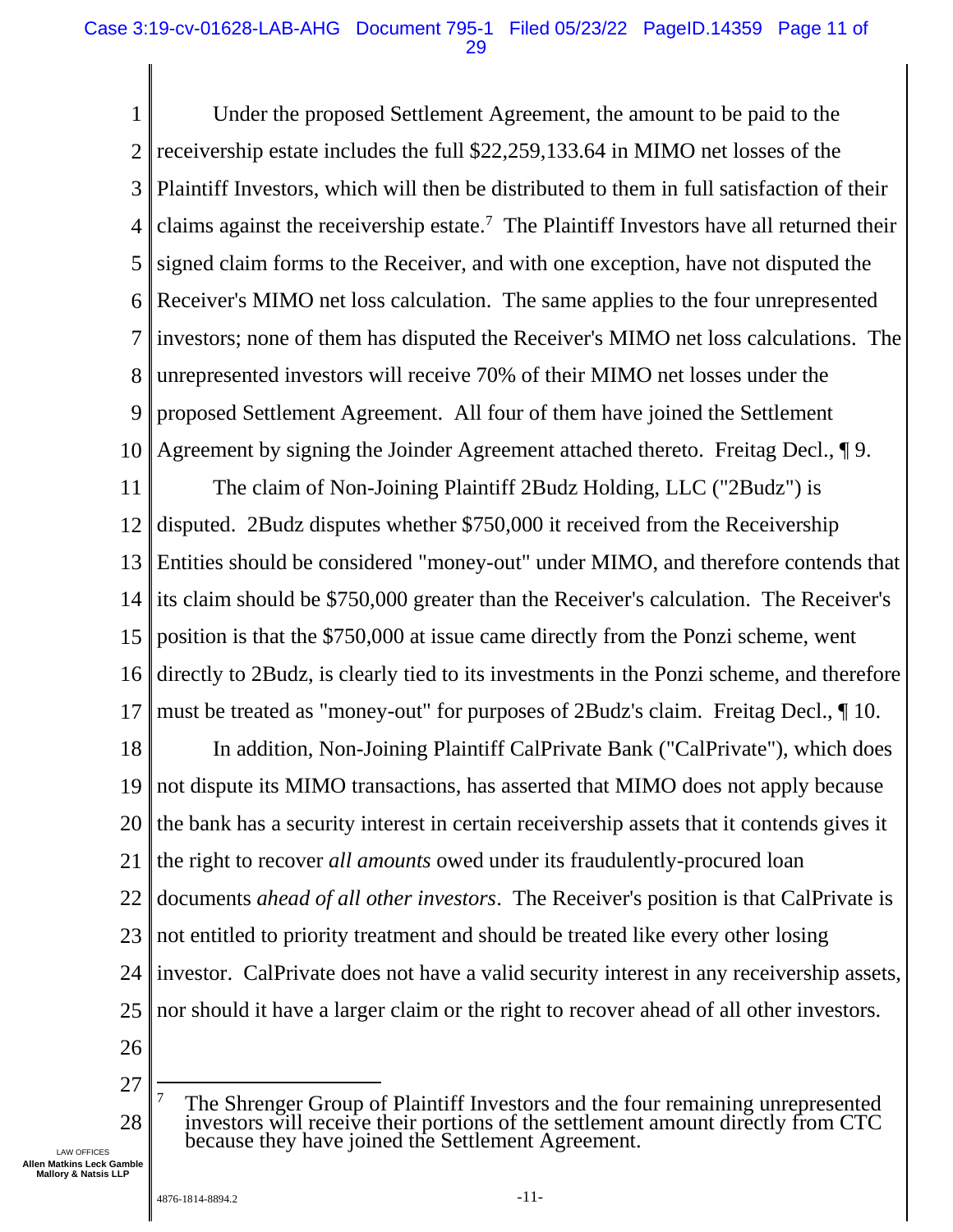1 2 3 The disputed claims of CalPrivate and 2Budz will be addressed in the Receiver's upcoming Claims Allowance and Plan Motion, which motion will be filed by May 31, 2022. Freitag Decl., ¶ 11.

4

## **E. The Proposed Settlement and Bar Order**

5 6 7 8 9 10 On September 16, 2021, Judge Goddard set a Mandatory Settlement Conference ("MSC") in January 2022 for the Receiver and CTC, and invited the plaintiffs in the State Court Actions to attend. The Court, however, was open to the parties engaging in private mediation as an alternative. The parties subsequently agreed to attend mediation with the Hon. Steven R. Denton (Ret.) of Judicate West. The mediation was scheduled for January 24-25, 2022. Freitag Decl., ¶ 12.

11 12 13 14 15 16 17 18 19 20 21 Prior to the mediation, the Receiver and other plaintiffs, through their respective counsel, discussed whether to present a global settlement demand to CTC. The plaintiffs, including the Non-Joining Plaintiffs, rejected the concept of a global settlement demand. A substantial number of the investors who had not settled with CTC then reached settlements shortly before and shortly after the January 24-25 mediation. These settlements were all for 70% of the investors' MIMO net losses (with the exception of the Ovation settlement and later the BOC settlement, as discussed above). Freitag Decl., ¶ 13. These settlements were subsequently approved by the Court. Dkt. 768, 769. Two other investors recently settled their claims against CTC for 70% of their MIMO net losses, which settlements were also approved by the Court. Dkt. 775.

22 23 24 25 26 27 28 In March 2022, through counsel, CTC and the Receiver discussed the structure of the settlement proposed herein, which CTC was unwilling to do without a Bar Order that would end all litigation against it arising from the Ponzi scheme, and which both sides hoped the remaining Plaintiff Investors and unrepresented investors would accept. Another mediation with Judge Denton was then held on April 13, 2022. The Non-Joining Plaintiffs did not accept the settlement terms, and the Receiver, through counsel, informed them the Receiver would accept the settlement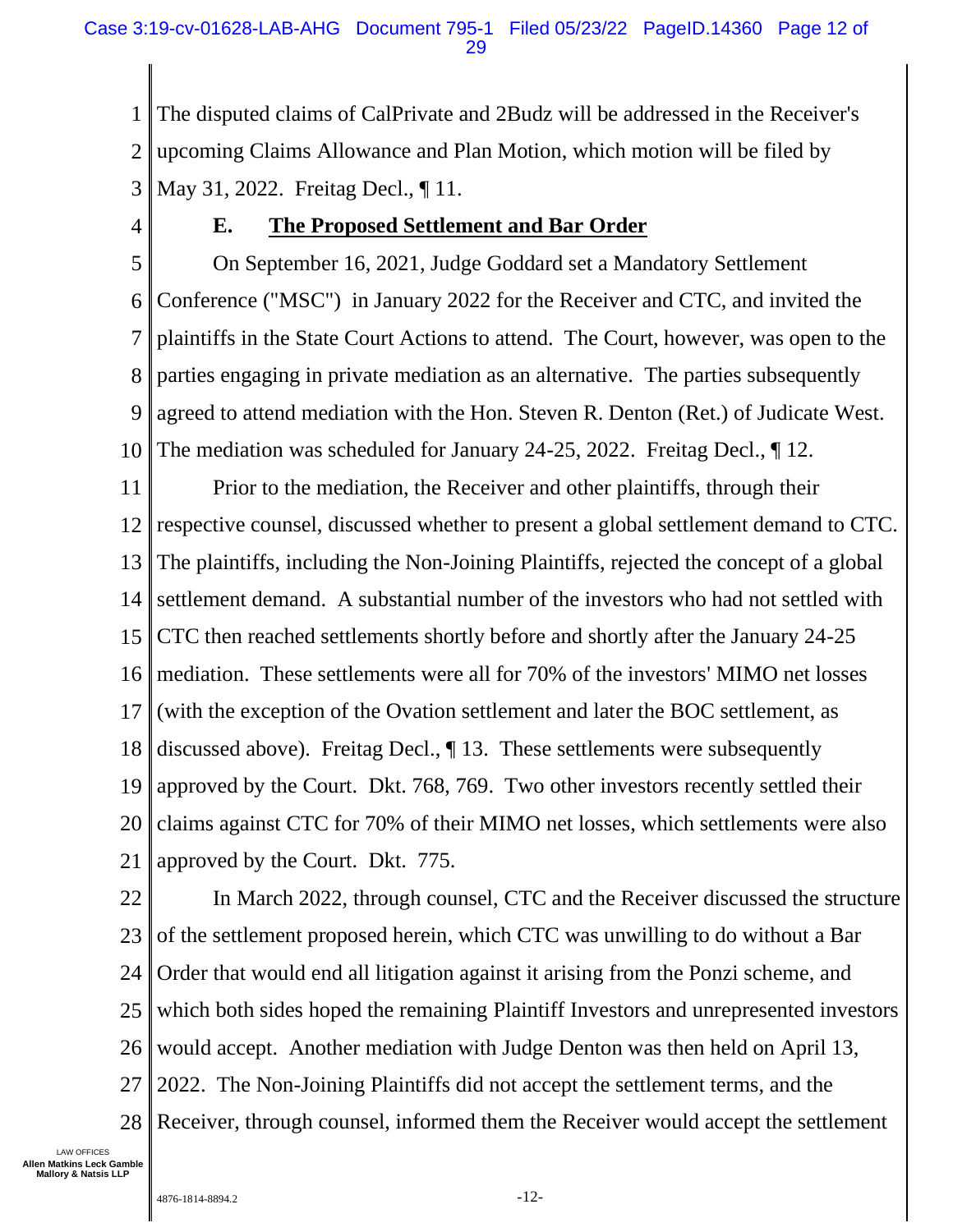1 2 3 4 5 6 7 8 9 10 11 because it is in the best interests of the receivership estate and all investors as a whole. The Settlement Agreement was then executed by the Receiver and CTC, with a Joinder Agreement attached as Exhibit B that gave the Plaintiff Investors (and four remaining unrepresented investors) the option to join and receive payment directly from CTC, rather than the settlement funds going through the receivership. A true and correct copy of the Settlement Agreement is attached as Exhibit A to the Freitag Decl. The Plaintiff Investors and four remaining unrepresented investors were promptly noticed and given until May 10, 2022 to sign the Joinder Agreement. Although the three Shrenger Group investors and all four remaining unrepresented investors joined, the seven Non-Joining Plaintiffs (three of which are affiliated) declined to do so. Freitag Decl., ¶ 14.

12 13 14 15 16 17 18 19 20 21 22 23 Settlement Payment.<sup>8</sup> Within 30 days of Court approval of the Settlement Agreement, CTC will pay \$24,359,133.64 to the receivership estate, less the \$505,260.00 that will be paid directly to the Shrenger Group investors and the \$48,578.60 that will be paid directly to the four remaining unrepresented investors.<sup>9</sup> The settlement amount includes (a) 100% of ANI's liability for the \$22,259,133.64 in MIMO net losses of the Plaintiff Investors, (b) 70% of ANI's liability to the four remaining unrepresented investors who have not settled with CTC (\$48,578.60), (c) the full amount of the receivership estate's fraudulent transfer claim against CTC (\$383,000.00), and (d) \$1,668,421.40 for the receivership estate's claim for the fees and costs of the receivership. The Receiver will pay the MIMO net loss amounts (as reflected in the table above) to the Non-Joining Plaintiffs upon approval of the Claims Allowance and Plan Motion. Freitag Decl., ¶ 15.

24

<sup>25</sup> 26 <sup>8</sup> The summary of settlement terms provided herein is for ease of reference only and does not alter or amend the terms of the signed Settlement Agreement, which controls and governs.

<sup>27</sup> 28 <sup>9</sup> Because the Shrenger Group investors and the four unrepresented investors joined the Settlement Agreement, they will each receive settlement payments directly from CTC within 30 days of Court approval of the Settlement Agreement, including the Bar Order.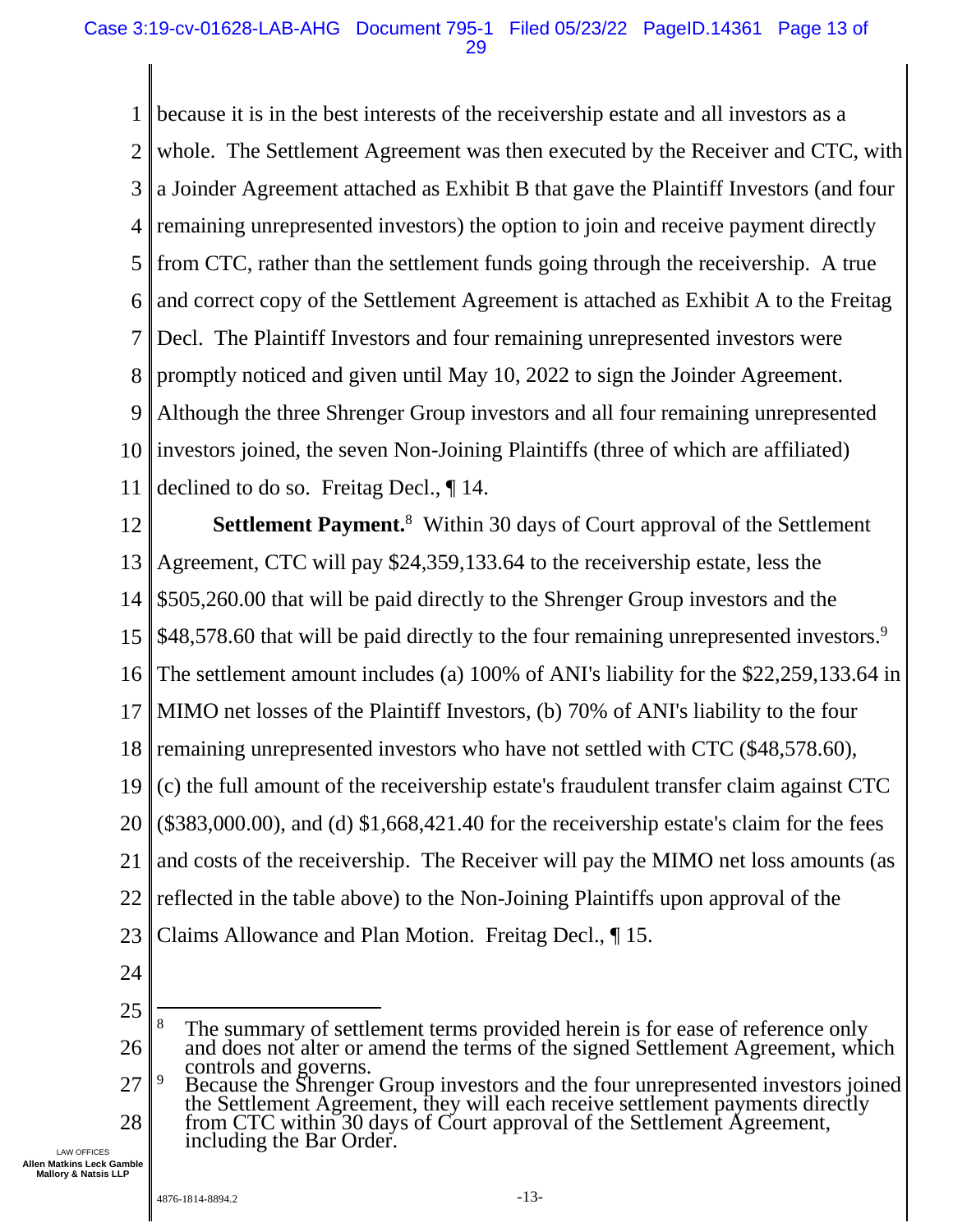1 2 3 4 5 6 7 8 9 10 11 **Participation Right.** If approved, CTC will have the right to share in distributions from the receivership estate (not including amounts paid to the receivership under the Settlement Agreement) in place of the Plaintiff Investors as though the Plaintiff Investors received a payment of 70% of their MIMO net losses from CTC. The MIMO net loss amounts (column "G") and prior recovery rates (column "H") for the rising tide distribution method for each Plaintiff Investor after the deemed 70% payment are reflected on Exhibit A to the Settlement Agreement. Subject to the appeal and holdback provisions discussed below, if the Court approves Settlement Agreement and upcoming Claims Allowance and Plan Motion, the Receiver estimates CTC could receive between \$2.5 million and \$3.8 million from the receivership estate on account of its Participation Right. Freitag Decl., ¶ 16.

12 13 14 15 16 17 18 19 **Mutual Releases and Bar Order.** The Receiver/receivership estate and CTC fully release one another, including the receivership estate's claims against CTC in State Court and CTC's indemnity claims against the receivership estate. The Settlement Agreement is also conditioned on a Bar Order that permanently enjoins all claims by anyone against CTC (including its existing and former employees and agents) that arise from the Ponzi scheme. CTC will also release its claims against the Peterson Parties, which release is effective upon the Bar Order becoming final. Freitag Decl., ¶ 17.

20 21 22 23 24 25 26 27 28 **Appeal.** In the event of an appeal by a Non-Joining Plaintiff, the portion of the settlement payment that represents ANI's liability for 100% of that Non-Joining Plaintiff's MIMO net loss will be held back by the Receiver pending resolution of the appeal. Likewise, the amount that would be distributed to CTC pursuant to its Participation Right for the appealing Non-Joining Plaintiff will also be held back. If the Bar Order is affirmed or the appeal is otherwise dismissed, the respective amounts held back will be released to the appealing Non-Joining Plaintiff and CTC. If the appeal is successful and the Non-Joining Plaintiff is allowed to continue to sue CTC, the amount held back for the appealing Non-Joining Plaintiff will be returned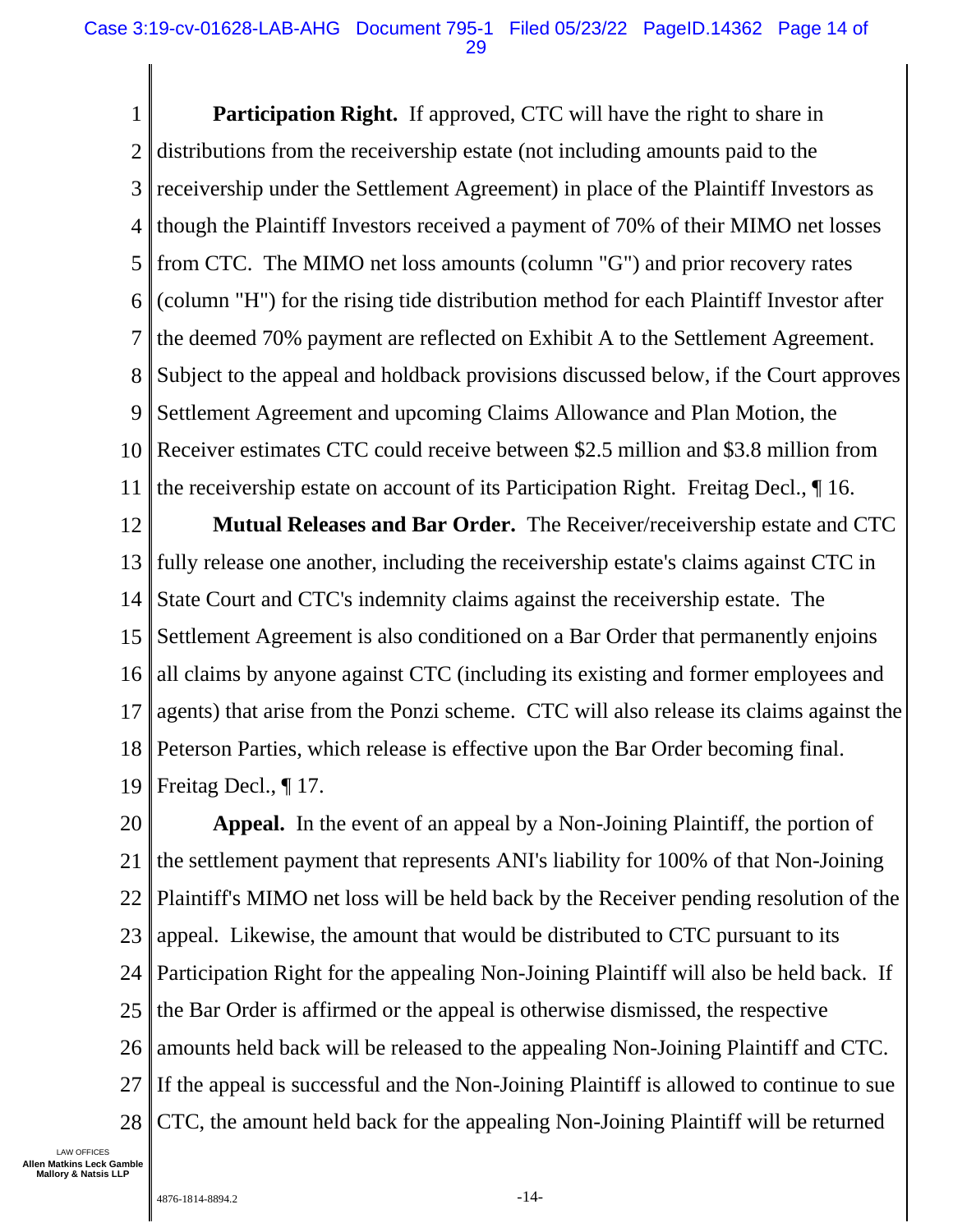1 2 3 4 5 to CTC, the amount held back on account of CTC's Participation Right for that Non-Joining Plaintiff will be treated as general receivership funds and distributed pursuant to terms of the distribution plan, and the appealing Non-Joining Plaintiff will no longer have a claim in the receivership (having turned down 100% of its MIMO net loss and chosen instead to take their case against CTC to trial). Freitag Decl.,  $\parallel$  18.

6 7 8 9 10 11 12 13 14 15 16 17 18 During the past 32 plus months since her appointment, the Receiver and her counsel have gathered and reviewed thousands of documents relating to the Ponzi scheme, claims against CTC, claims against Kim Peterson, and claims against other third parties. The Receiver and her staff also analyzed thousands of financial transactions to and from the Receivership Entities, CTC, feeder fund entities, investors, and others in connection with her forensic accounting. Through counsel, the Receiver also monitored the extensive discovery conducted in the State Court Actions, including more than 40 witness depositions. Based on this extensive investigation and analysis, the Receiver believes the Settlement Agreement, which is the product of extensive negotiations between the Receiver and CTC, through their respective counsel, is reasonable and fair and in the best interests of the receivership estate and all claimants. The Receiver, therefore, requests that it be approved. Freitag Decl., ¶ 19.

19

# **F. Claims Involving Kim Peterson and Related Entities**

20 21 22 23 24 25 26 27 **The Receivership Estate.** Pursuant to the Court's order authorizing her to pursue clawback claims, the Receiver filed a clawback action against Kim Peterson and his entities ("Peterson Parties") on September 15, 2021. Prior to this filing, during a MSC with Judge Goddard on May 10, 2021, and in subsequent meetings to discuss settlement, the Receiver discussed with Judge Goddard the receivership estate's substantial claims against the Peterson Parties, which collectively received more than \$12.7 million in profits from the Ponzi scheme. Freitag Decl., ¶ 20. Judge Goddard held several settlement conferences with the Receiver and

28 Mr. Peterson. The conferences that occurred after the filing of the complaint made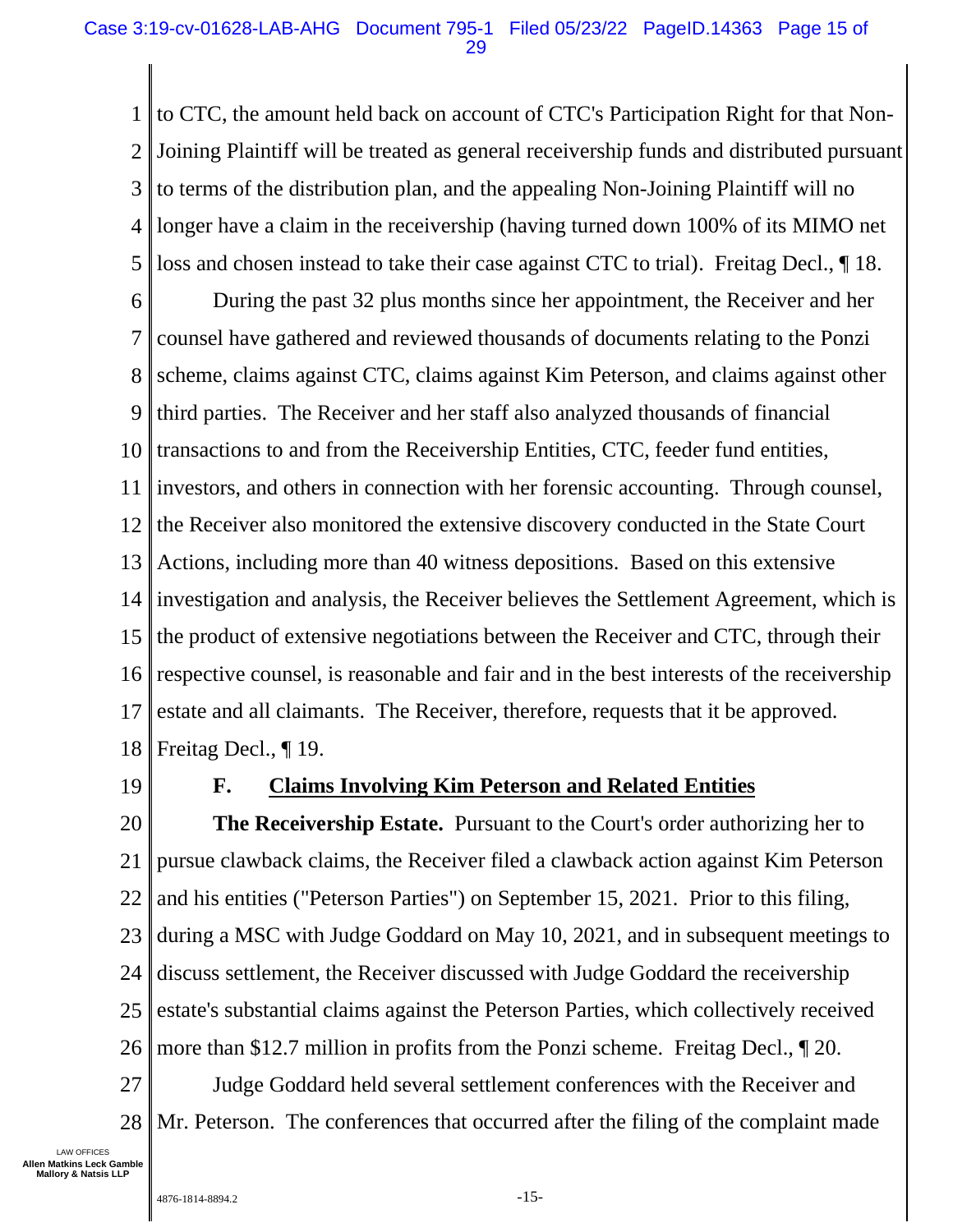1 2 3 4 considerable progress in terms of the informal production of documents and information by the Peterson Parties that would potentially assist in settlement. Unfortunately, however, the settlement discussions through Judge Goddard ended in February 2022 without a settlement having been reached. Freitag Decl., ¶ 21.

5 6 7 8 9 As such, on February 24, 2022, the Receiver and the SEC filed a joint motion to authorize the Receiver to expand her complaint against the Peterson Parties. Dkt. 754. The Court granted the joint motion on April 6, 2022. Dkt. 767. The Receiver filed her First Amended Complaint against the Peterson Parties on May 18, 2022. The Peterson Parties' deadline to respond is June 27, 2022.

10 11 12 13 14 15 Considering that, if this settlement is approved, the litigation landscape would be significantly changed (the Peterson Parties' claims against CTC would be barred and CTC would release its claims against the Peterson Parties), once the Settlement Agreement was executed, the Receiver, through counsel, contacted Judge Goddard's chambers to request another settlement conference with the Peterson Parties. Judge Goddard then set a settlement conference for June 1, 2022. Freitag Decl., ¶ 22.

16 17 18 19 20 21 22 23 **CalPrivate Bank.** Non-Joining Plaintiff CalPrivate Bank has a pending action against The Peterson Family Trust dated April 14, 1992 ("The Peterson 1992 Trust"). The Peterson 1992 Trust is also a defendant in the Receiver's pending action against the Peterson Parties. CalPrivate Bank alleges that The Peterson 1992 Trust guaranteed its investment/loan, which loan agreement has been breached, and therefore The Peterson 1992 Trust is liable to CalPrivate Bank on the guarantee. **CTC.** Kim Funding LLC was one of the first parties to sue CTC in state court, which action remains pending. CTC has asserted crossclaims for equitable

24 indemnity against Kim Peterson, Kim Funding LLC, and certain other Peterson

25 Parties in the Kim Funding case against CTC and certain other investor cases.

- 26
- 27
- 28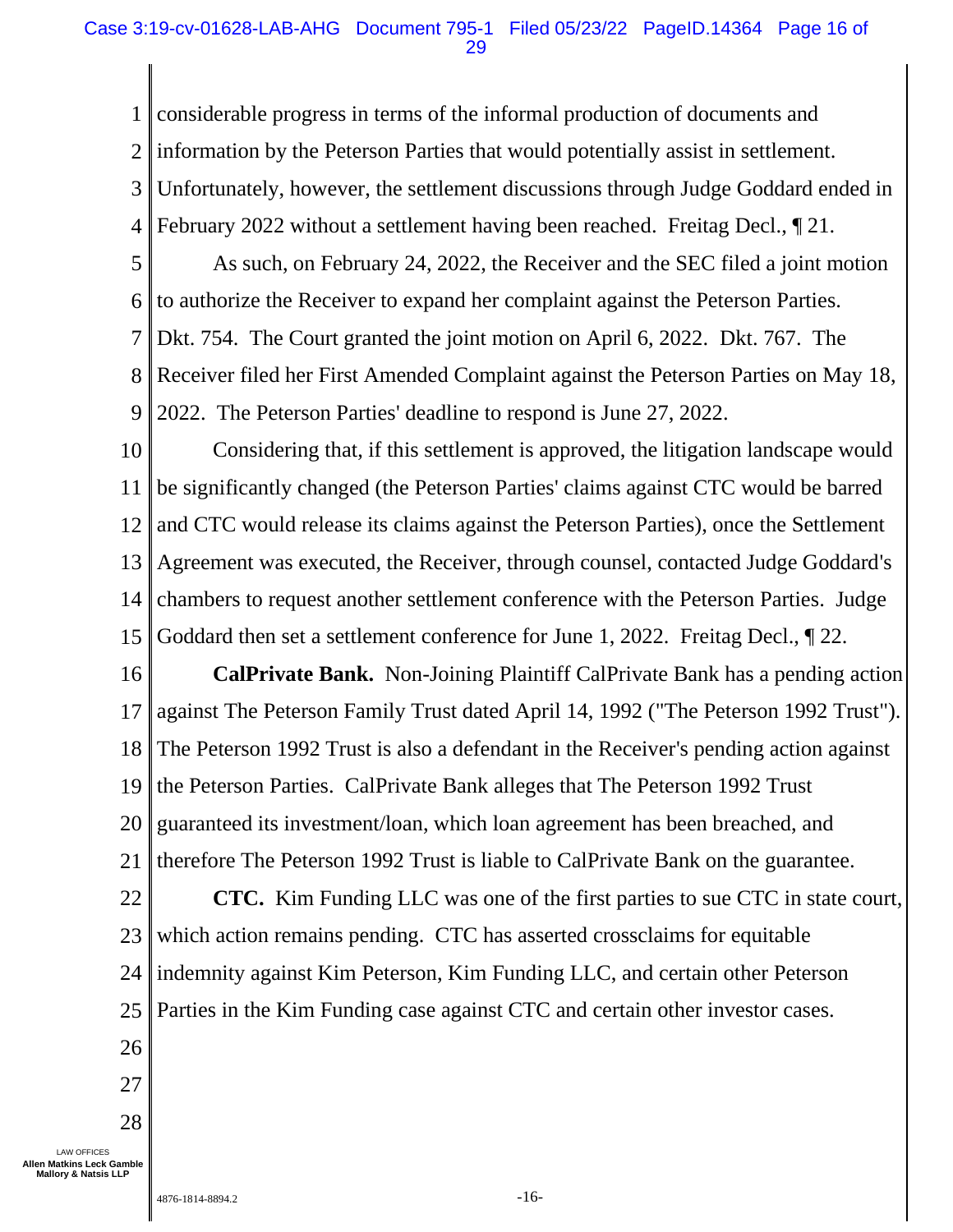# **III. DISCUSSION**

2

1

# **A. Approval of the Settlement Agreement**

| 3              | "The power of a district court to impose a receivership or grant other forms of                                              |
|----------------|------------------------------------------------------------------------------------------------------------------------------|
| $\overline{4}$ | ancillary relief does not in the first instance depend on a statutory grant of power                                         |
| 5              | from the securities laws. Rather, the authority derives from the inherent power of a                                         |
| 6              | court of equity to fashion effective relief." <i>SEC v. Wencke</i> , 622 F.2d 1363, 1369 (9th                                |
| 7              | Cir. 1980). The "primary purpose of equity receiverships is to promote orderly and                                           |
| 8              | efficient administration of the estate by the district court for the benefit of creditors."                                  |
| 9              | SEC v. Hardy, 803 F.2d 1034, 1038 (9th Cir 1986). As the appointment of a receiver                                           |
| 10             | is authorized by the broad equitable powers of the court, any distribution of assets                                         |
| 11             | must also be done equitably and fairly. See SEC v. Elliot, 953 F.2d 1560, 1569 (11th                                         |
| 12             | Cir. 1992).                                                                                                                  |
| 13             | District courts have the broad power of a court of equity to determine the                                                   |
| 14             | appropriate action in the administration and supervision of an equity receivership.                                          |
| 15             | See SEC v. Capital Consultants, LLC, 397 F.3d 733, 738 (9th Cir. 2005). The Ninth                                            |
| 16             | Circuit explained:                                                                                                           |
| 17             | A district court's power to supervise an equity receivership<br>and to determine the appropriate action to be taken in the   |
| 18             | administration of the receivership is extremely broad. The<br>district court has broad powers and wide discretion to         |
| 19             | determine the appropriate relief in an equity receivership.<br>The basis for this broad deference to the district court's    |
| 20             | supervisory role in equity receiverships arises out of the<br>fact that most receiverships involve multiple parties and      |
| 21             | complex transactions. A district court's decision concerning<br>the supervision of an equitable receivership is reviewed for |
| 22             | abuse of discretion.                                                                                                         |
| 23             | <i>Id.</i> (citations omitted); see also CFTC. v. Topworth Int'l, Ltd., 205 F.3d 1107, 1115                                  |
| 24             | (9th Cir. 1999) ("This court affords 'broad deference' to the court's supervisory role,                                      |
| 25             | and 'we generally uphold reasonable procedures instituted by the district court that                                         |
| 26             | serve the purpose' of orderly and efficient administration of the receivership for the                                       |
| 27             | benefit of creditors.").                                                                                                     |

28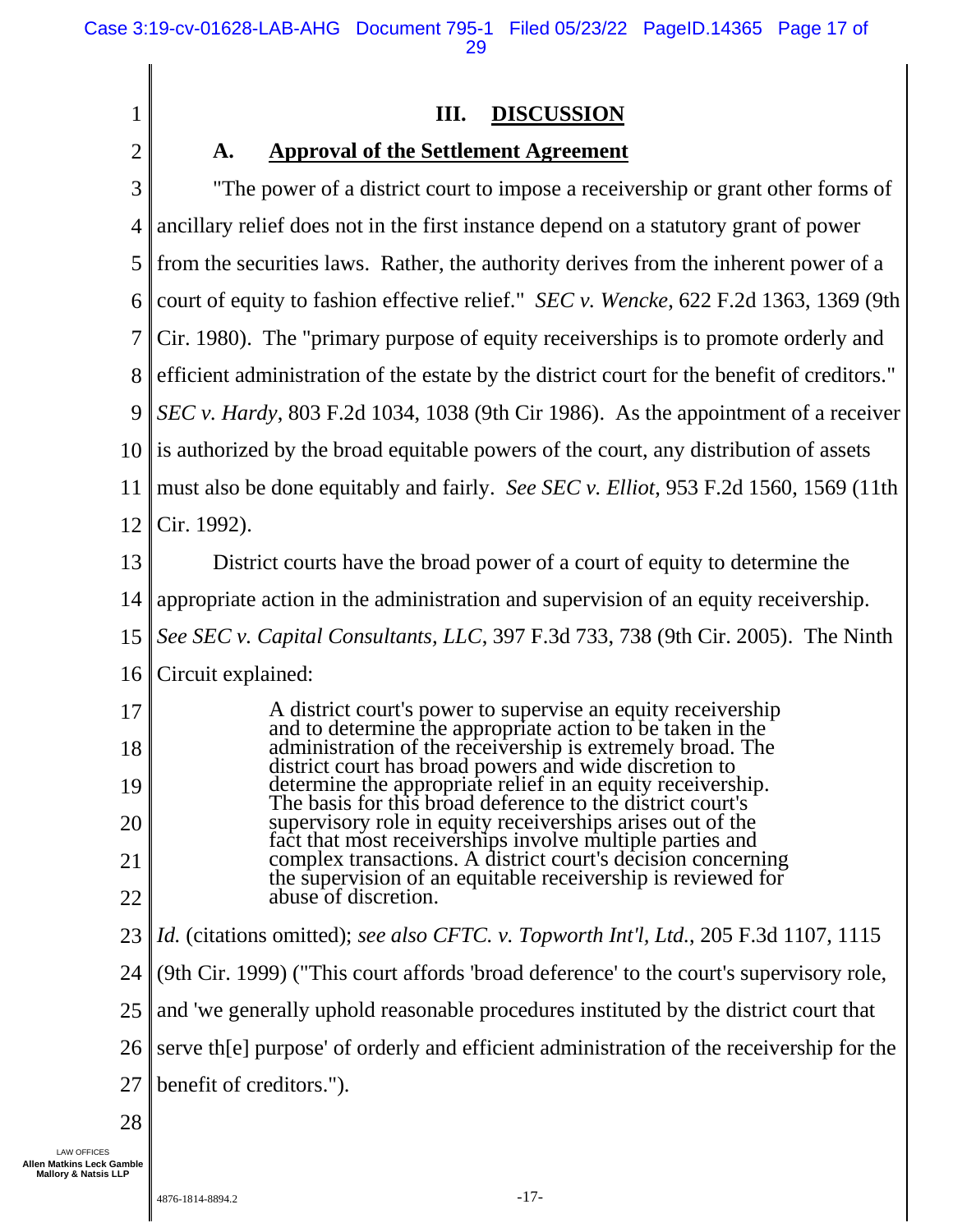1 2 3 4 5 A federal equity receiver's power to compromise claims is subject to court approval. With regard to settlements entered into by a federal equity receiver, the Court's supervisory role includes reviewing and approving those settlements in light of federal court policy to promote settlements before trial. *See* Fed. R. Civ. P. 16(c), Advisory Committee Notes.

6 7 8 Federal courts of equity may look to bankruptcy law for guidance in the administration of receivership estates. *See SEC v. Capital Consultants, LLC*, 397 F.3d 733, 745 (9th Cir. 2005); *SEC v. Am. Capital Invs., Inc.*, 98 F.3d 1133,

9 1140 (9th Cir. 1996); *SEC v. Basic Energy & Affiliated Res.*, 273 F.3d 657, 665

10 (6th Cir. 2001). A bankruptcy court may approve a compromise of claims asserted

11 by or against the estate if the compromise is "fair and equitable." *Woodson v.* 

12 *Fireman's Fund Ins. Co. (In re Woodson)*, 839 F.2d 610, 620 (9th Cir. 1988). The

13 14 15 16 approval of a proposed compromise negotiated by a court appointed fiduciary "is an exercise of discretion that should not be overturned except in cases of abuse leading to a result that is neither in the best interest of the estate nor fair and equitable for the creditors." *In re MGS Mktg.*, 111 B.R. 264, 266-67 (B.A.P. 9th Cir. 1990).

17 18 The Court has great latitude in approving compromises. In passing on the proposed settlement, the Court should consider the following:

19

20

21

a. The probability of success in litigation;

- b. The difficulties, if any, to be encountered in the matter of collection;
- c. The complexity of the litigation involved and the expense,
- 22 inconvenience, and delay necessarily attending; and
- 23 24 d. The paramount interest of the creditors and a proper deference to their reasonable views in the premises.
- 25 *In re Woodson*, 839 F.2d at 620.

26 27 28 Here, the proposed Settlement Agreement resolves the receivership estate's claims against CTC on very favorable terms. Specifically, it allows the receivership to pay the MIMO net loss claims of the Plaintiff Investors in full and generates an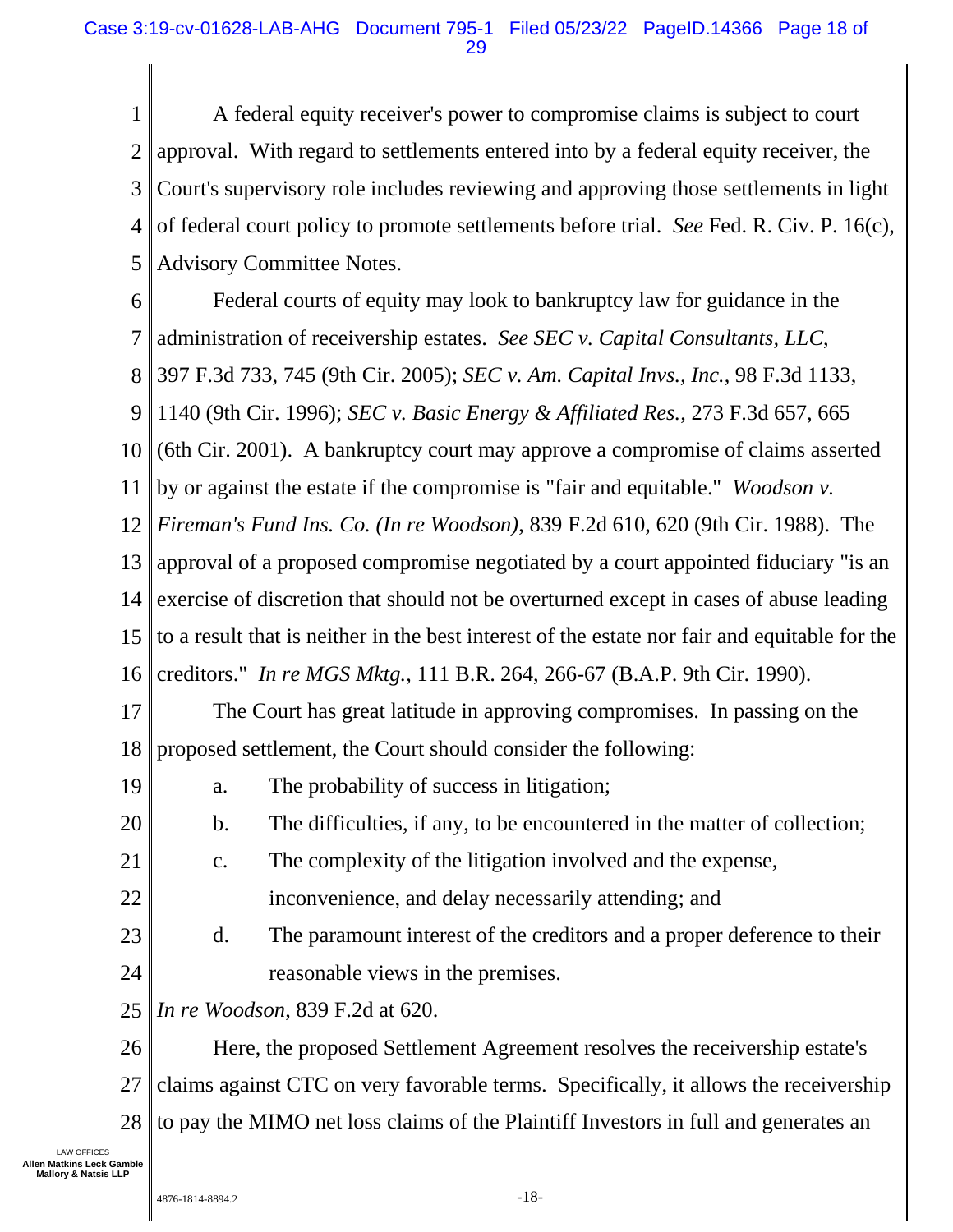1 2 3 4 5 additional \$2.1 million on account of the receivership estate's other claims against CTC, which then paves the way for an overall recovery to all losing investors, from both the CTC and other third-party settlements and the receivership distribution process, of at least 90% (and potentially closer to 95% or more) of their MIMO net losses. As noted above, this is an exceptional outcome in a Ponzi scheme case.

6 7 8 9 10 11 The settlement also eliminates CTC's crossclaim for equitable indemnity against ANI Development. The Court granted CTC relief from the litigation stay to assert an equitable indemnity crossclaim in the Receiver's State Court Action (Dkt. 758), and although the Receiver believes it would be inequitable to grant CTC an allowed claim against the receivership estate for equitable indemnity, the settlement eliminates that possibility altogether.

12 13 14 15 16 17 In addition, the settlement eliminates CTC's crossclaims against the Peterson Parties in the State Court Actions. This is very beneficial because the Peterson Parties' assets are insufficient to satisfy the receivership estate's claims, let alone the claims of CTC. Moreover, ending the litigation between CTC and the Peterson Parties will mean the Peterson Parties' remaining assets are not further consumed by expensive litigation with  $CTC<sup>10</sup>$ 

18 19 20 21 22 23 24 If the Settlement Agreement is not approved, not only will the opportunity to settle with CTC on favorable terms be lost, but the litigation in state court will continue at substantial expense and delay, thus delaying distributions from the receivership estate. The receivership estate will remain liable to the Plaintiff Investors on their MIMO net loss claims and future recoveries from CTC (by the receivership estate and/or the Plaintiff Investors) and their effect on receivership

- 
- 25

<sup>26</sup> 27 28 <sup>10</sup> CTC also now holds BOC's claims against the Peterson Parties through an assignment made pursuant to the BOC / CTC settlement agreement. It is unclear what amounts the Peterson Parties may still owe to BOC after the settlement, but regardless these claims will also be released as part of the proposed Settlement Agreement, which is beneficial to both the receivership estate and the Peterson Parties.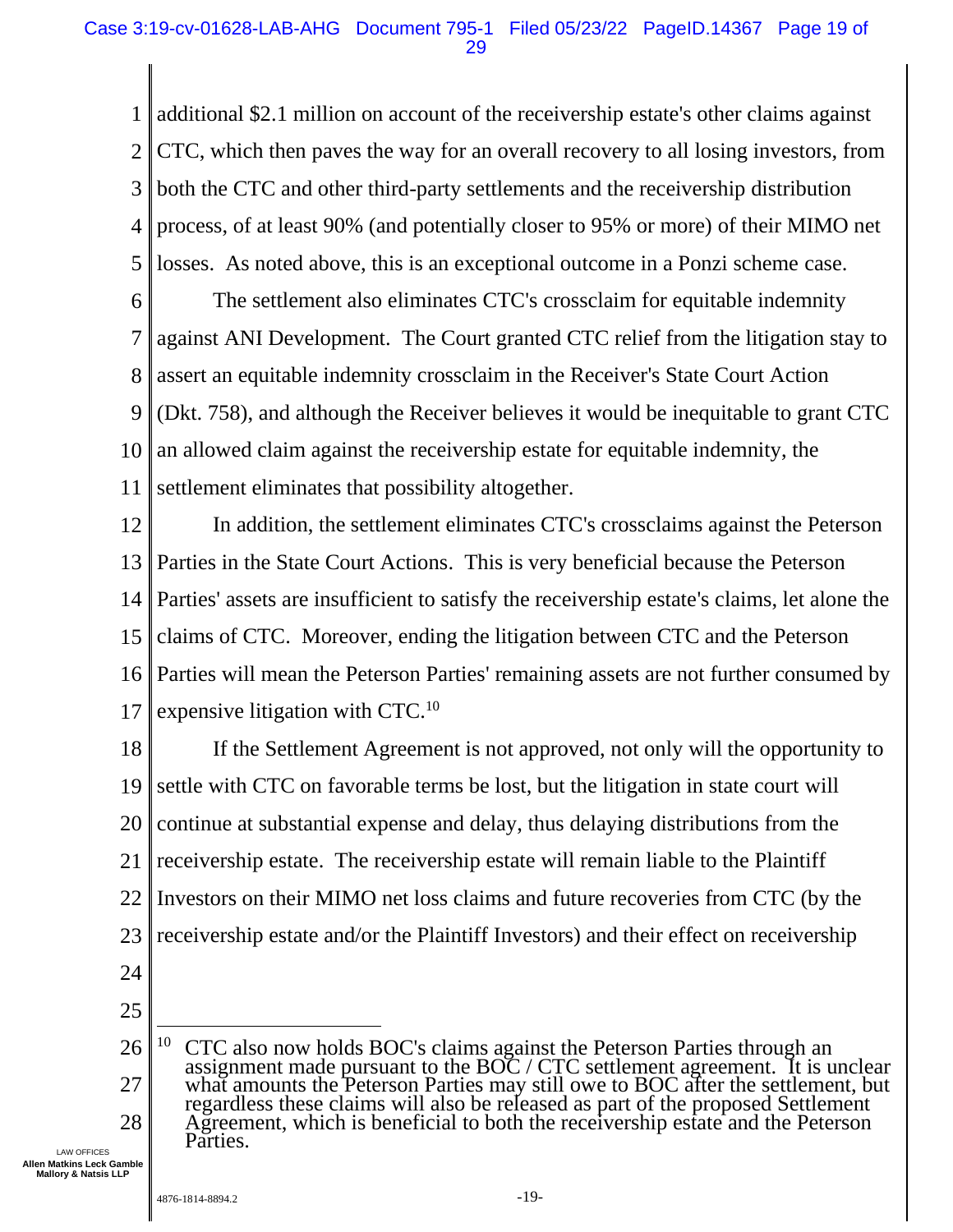1 2 distributions will be unknown, meaning distributions will need to be deferred until all litigation against CTC is fully resolved, which could take years.

- 3 4 5 6 7 8 9 10 11 12 13 The Non-Joining Plaintiffs argue that 100% of their MIMO net losses is not sufficient, and therefore the settlement is unfair. They point to the CTC settlements with Ovation and BOC and argue they could get more if they could try their cases. This is pure speculation. Although the Receivers' and Plaintiff Investors' claims against CTC are strong, all litigation involves considerable risk, as well as the expenditure of substantial time, attorney fees and costs. CTC has aggressively defended itself and will continue to do so in the face of the Non-Joining Plaintiffs' claims through trial and appeal. While the Non-Joining Plaintiffs may believe they can recover interest and attorney fees on top of their net losses, they could very easily end up with a lower net recovery if they do not prevail at trial (and on appeal) or do not get the full amount of principal, interest and attorney fees they are seeking.
- 14 15 16 17 18 19 Over 300 losing investors, including many represented by very capable law firms, have weighed the risks and benefits of the CTC litigation and settled their claims for significantly less than 100% of MIMO net losses. Based on her investigation of the facts and legal issues (and after consultation with counsel), the Receiver believes that 100% of MIMO net losses (factoring in CTC's Participation Right) is a favorable settlement and in the best interest of the receivership estate.
- 20 21 22 23 24 25 26 27 28 As discussed above, although Ovation and BOC recovered more than 100% of MIMO net losses through their settlements with CTC, there is no concrete basis for the Receiver to forego a settlement offer reflecting 100% of MIMO net losses in the hope that either some future settlement offer will be forthcoming or trial will yield a larger return simply because Ovation or BOC got a larger settlement. The facts unique to Ovation and BOC positioned them to make a more compelling argument to CTC than many other parties. Accordingly, it is more appropriate to compare this settlement to the settlements of all 300+ other investors who settled their claims for between 50% and 75% of their MIMO net losses, than the settlements of the two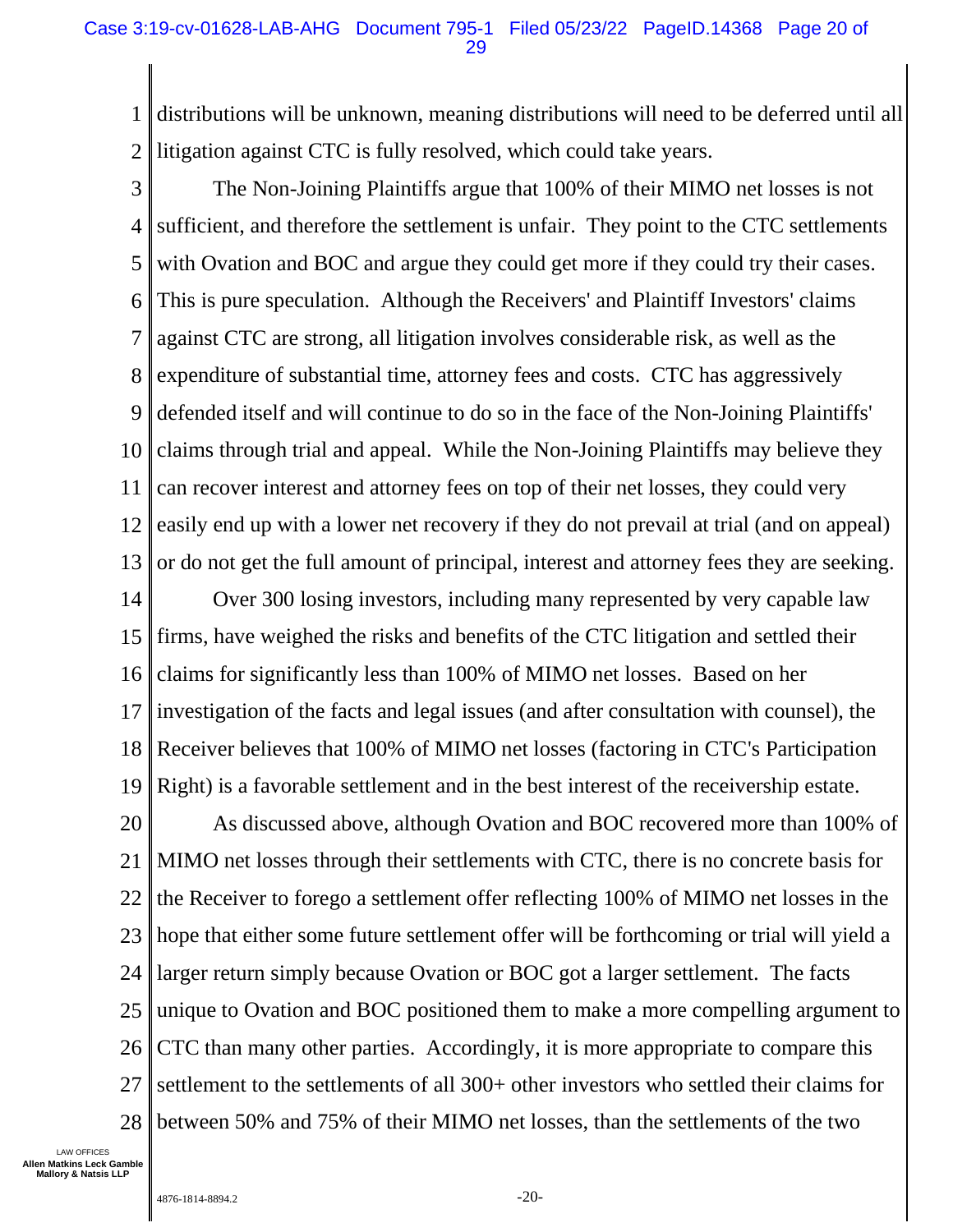1 2 3 largest institutional investors who did almost all of the plaintiffs' side work in the related cases against CTC for the past two plus years, had unique facts supporting their claims, and therefore were able to obtain larger settlements.

- 4 5 More importantly, it is the interests of *all losing investors* that are paramount in a receivership, not simply those of a handful of Non-Joining Plaintiffs.
- 6 Receiverships are collective proceedings in equity in which the Receiver and the
- 7 Court must take into account the interests of all claimants with interests in the estate.
- 8 Aside from the few Non-Joining Plaintiffs, there are over 300 losing investors who
- 9 are eagerly awaiting a distribution from the receivership estate. The Settlement

10 Agreement is extremely beneficial to the estate as a whole in that it (a) paves the way

11 for a recovery of more than 90% of MIMO net losses for all losing investors, and

12 13 14 (b) resolves the CTC litigation, which is the only remaining obstacle to distributing the majority of funds in the receivership estate on an interim basis. The Settlement Agreement, therefore, should be approved.

15

### **B. Approval of the Bar Order**

16 17 18 19 20 21 22 23 24 25 It is well-established that District Courts supervising equity receiverships have the power to issue a variety of "ancillary relief" to prevent interference with their administration of receiverships, including orders staying or barring claims against third parties (known as bar orders) where necessary to protect the receivership *res*. *See Wencke*, 622 F.2d at 1369; *Zacarias v. Stanford Int'l Bank, Ltd.*, 945 F.3d 883, 896-97 (5th Cir. 2019); *SEC v. DeYoung*, 850 F.3d 1172, fn. 5 (10th Cir. 2017) (stating that "numerous district courts have entered a claims bar order" and collecting such cases). In fact, the Court already determined that it has the power to stay or bar investor claims against CTC where necessary to protect a settlement between the receivership and CTC, stating:

26

- 
- 27

28

LAW OFFICES **Allen Matkins Leck Gamble Mallory & Natsis LLP**

The Court may issue such a stay where necessary protect the receivership *res*. *See, e.g., Zacarias v. Stanford Int'l Bank, Ltd.*, 945 F.3d 883, 897 (5th Cir. 2019) (court has jurisdiction to bar claims that "directly affect the receiver's

assets"). This authority is an exception to the Anti-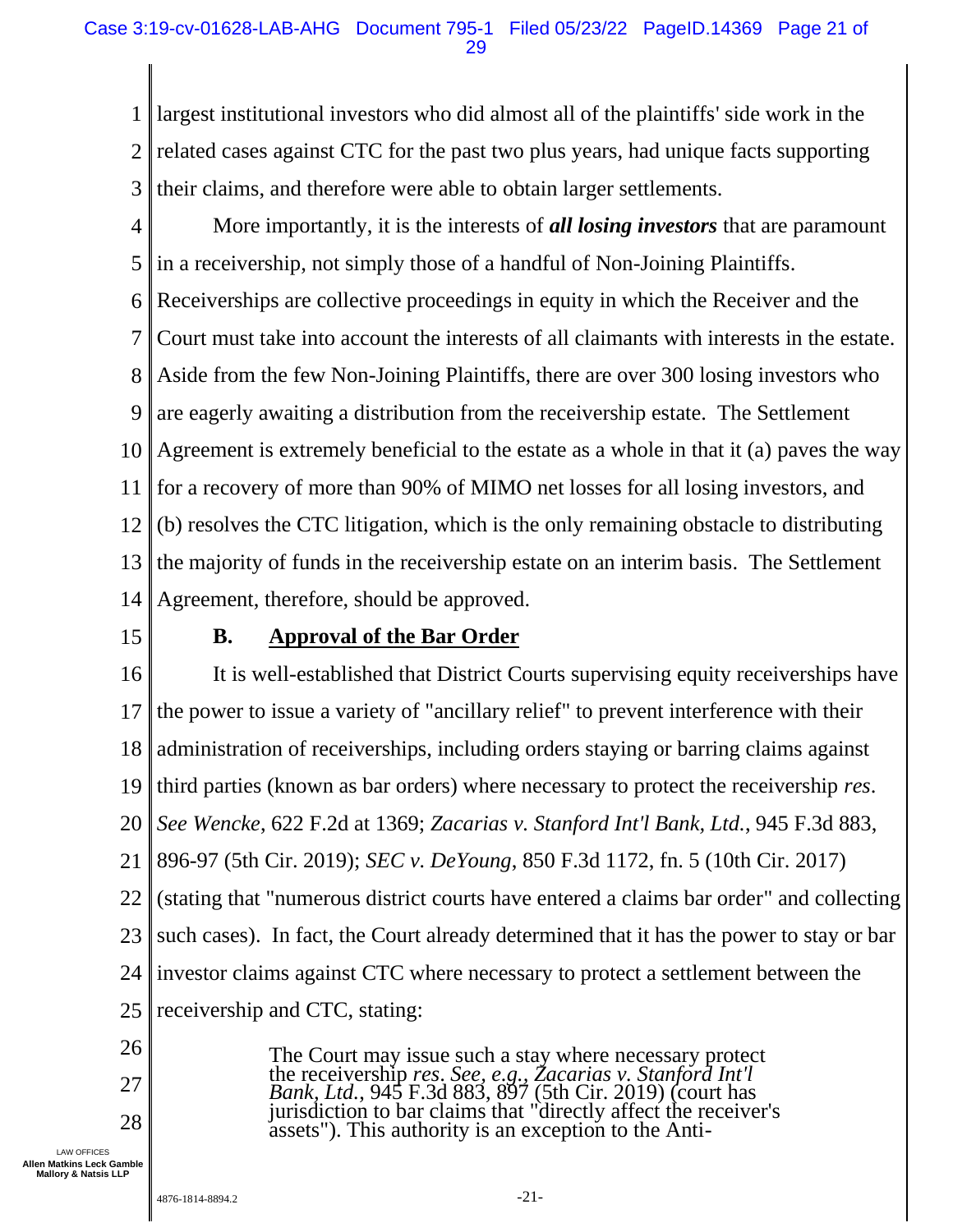| 29                                                                                                                                                                                                                                                                                                                                                                                                                                                                                                                                                                                                                                                                                                                                                                                                                                                                          |
|-----------------------------------------------------------------------------------------------------------------------------------------------------------------------------------------------------------------------------------------------------------------------------------------------------------------------------------------------------------------------------------------------------------------------------------------------------------------------------------------------------------------------------------------------------------------------------------------------------------------------------------------------------------------------------------------------------------------------------------------------------------------------------------------------------------------------------------------------------------------------------|
| Injunction Act, 28 U.S.C. $\S$ 2283, and so it "should not be<br>enlarged by loose statutory construction." Atl. Coast Line<br>R. Co. v. Bd. Of Loco. Eng'rs, 398 U.S. 281, 287 (1970).                                                                                                                                                                                                                                                                                                                                                                                                                                                                                                                                                                                                                                                                                     |
|                                                                                                                                                                                                                                                                                                                                                                                                                                                                                                                                                                                                                                                                                                                                                                                                                                                                             |
| Some courts have found it necessary to protect a<br>receivership res by enjoining investors in the receivership<br>entities from pursuing state litigation. See, e.g., Zacarias,<br>945 F.3d at 894; S.E.C. v. Stanford Int'l Bank, 927 F.3d<br>830, 850–51 (5th Cir. 2019); S.E.C. v. DeYoung, 850 F.3d<br>1172, 1183 (10th Cir. 2017); S.E.C. v. Wencke, 622 F.2d<br>1363, 1369 (9th Cir. 1980). In those cases, the courts acted<br>either to protect the receivership res from suits brought<br>directly against the receivership entities, Wencke, 622 F.2d<br>at 1369, or to protect the receivership's settlements with<br>third parties where the third parties had conditioned<br>settlement on the issuance of a bar order protecting them<br>from investor suits. Zacarias, 945 F.3d at 894; Stanford,<br>927 F.3d at 850–51; <i>DeYoung</i> , 850 F.3d at 1183. |
| Dkt. 737, pp. 6-7.                                                                                                                                                                                                                                                                                                                                                                                                                                                                                                                                                                                                                                                                                                                                                                                                                                                          |
| Additionally, the Court's comments at prior hearings made it clear to all                                                                                                                                                                                                                                                                                                                                                                                                                                                                                                                                                                                                                                                                                                                                                                                                   |
| partiac including the Non Joining Plaintiffs that a stay was a possible outcome                                                                                                                                                                                                                                                                                                                                                                                                                                                                                                                                                                                                                                                                                                                                                                                             |

13 14 15 16 17 18 19 20 21 22 23 24 25 26 27 28 parties, including the Non-Joining Plaintiffs, that a stay was a possible outcome if they did not settle their cases against CTC. At the hearing held on December 17, 2020 concerning the Receiver's Motion for authority to sue CTC, the Court set a further hearing in four months (April 12, 2021) and admonished the investors to "make hay while the sun shines" and resolve their cases against  $CTC -$  the clear implication being that if they failed to do so, a time would soon come when their claims would be stayed. RJN, Exhibit B, pp. 65-67. It has now been 32 months since the SEC filed this action and the Ponzi scheme was fully exposed. Therefore, the Non-Joining Plaintiffs have had a long time to settle their claims against CTC. Moreover, in conditionally granting the Receiver's motion for authority to sue CTC, the Court denied CTC's request for a stay of the investor cases in state court, stating "[t]he investors suits in question here don't seek to recover from the Receivership Entities, *nor have the Receiver and CTC agreed to any settlement that would fall apart absent a stay*." Dkt. 737, p.7. (emphasis added). Therefore, after admonishing the Non-Joining Plaintiffs in December 2020 to settle their cases

LAW OFFICES **Allen Matkins Leck Gamble Mallory & Natsis LLP**

1

2

3

4

5

6

7

8

9

10

11

12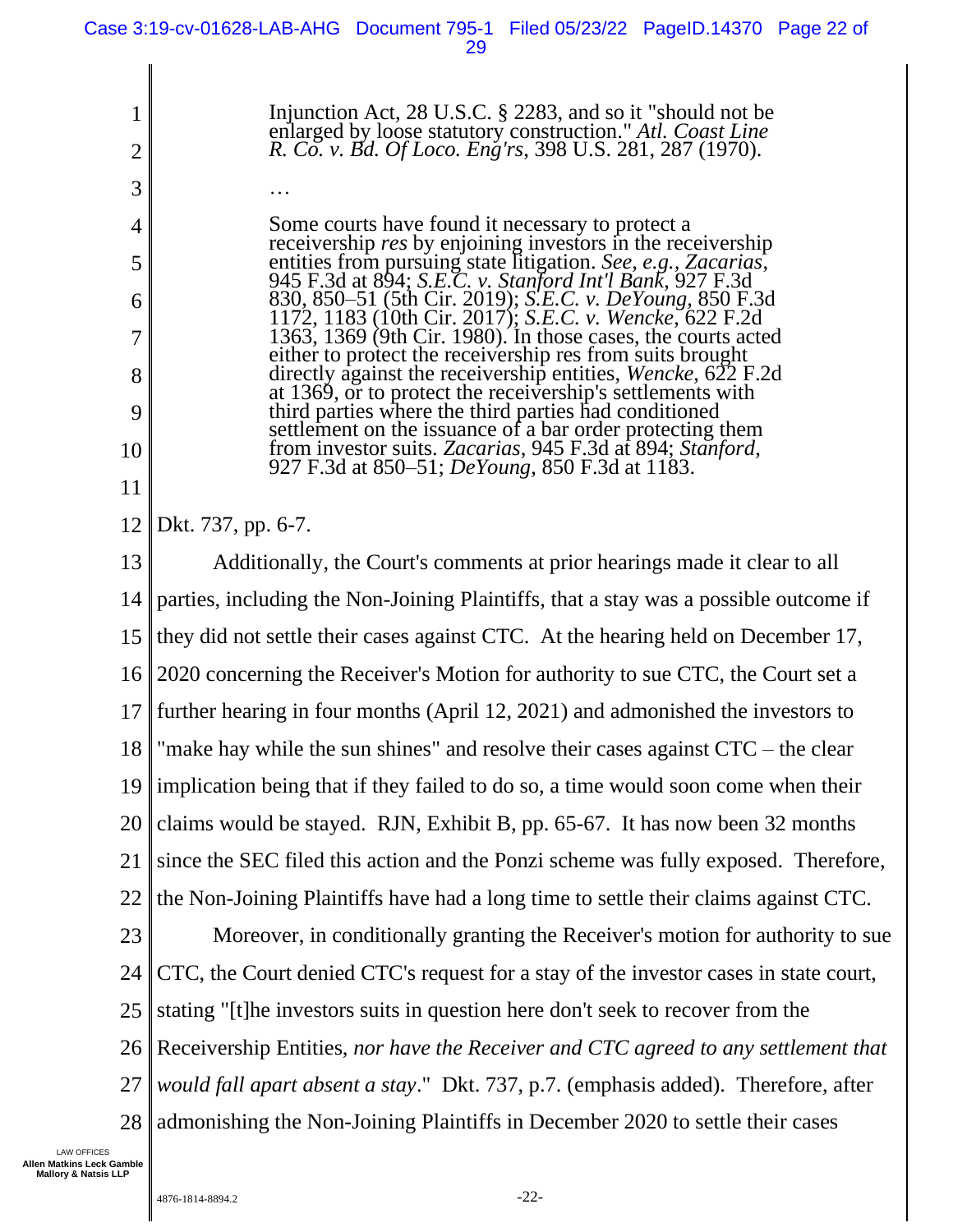1 2 3 4 5 6 7 against CTC before the Receiver was authorized to file her action against CTC, the Court then made it clear to them in December 2021 that it has the power to stay or bar their cases. Again, all parties have been on notice that the Court considered one possible outcome of the Receiver's lawsuit would be a settlement between the Receiver and CTC, which would be dependent on a bar order. In other words, the Non-Joining Plaintiffs have not only had ample time, they have also had ample warning the instant Motion would be forthcoming.

8 9 10 11 12 13 14 15 16 17 18 19 20 21 The Receiver and CTC have now entered into the proposed Settlement Agreement that resolves the receivership estate's claims against CTC on very favorable terms for the benefit of all losing investors with allowed claims. To no one's surprise, the Settlement Agreement is conditioned on entry of the Bar Order. The receivership estate's claims against CTC include the amounts for which the Receivership Entities are liable to the Non-Joining Plaintiffs. The receivership estate's claims and the Non-Joining Plaintiffs' claims seek the same losses (as well as other amounts) from the same party (CTC) and arise from the same conduct and series of events. In fact, the Court has previously recognized that the receivership estate's claims substantially overlap with the Non-Joining Plaintiffs' claims against CTC. Dkt. 737, p.7. The Receiver cannot settle the receivership estate's claims against CTC without the Bar Order, making the Bar Order necessary to protect the receivership *res*. The Court has the power and broad discretion to issue the Bar Order.<sup>11</sup>

22 23 24 25 The Non-Joining Plaintiffs have previously argued in state court that the Court cannot issue the Bar Order because their claims against CTC are not part of the receivership estate. However, applicable caselaw, as previously recognized by the Court, provides that entry of a Bar Order is well within the Court's discretion and

- 26
- 27 28  $11$  Pursuant to this power and broad discretion, the Court previously approved claims bar orders in connection with settlements involving William Adams, the Levin investors, and the Atherton investors. Dkt. 682.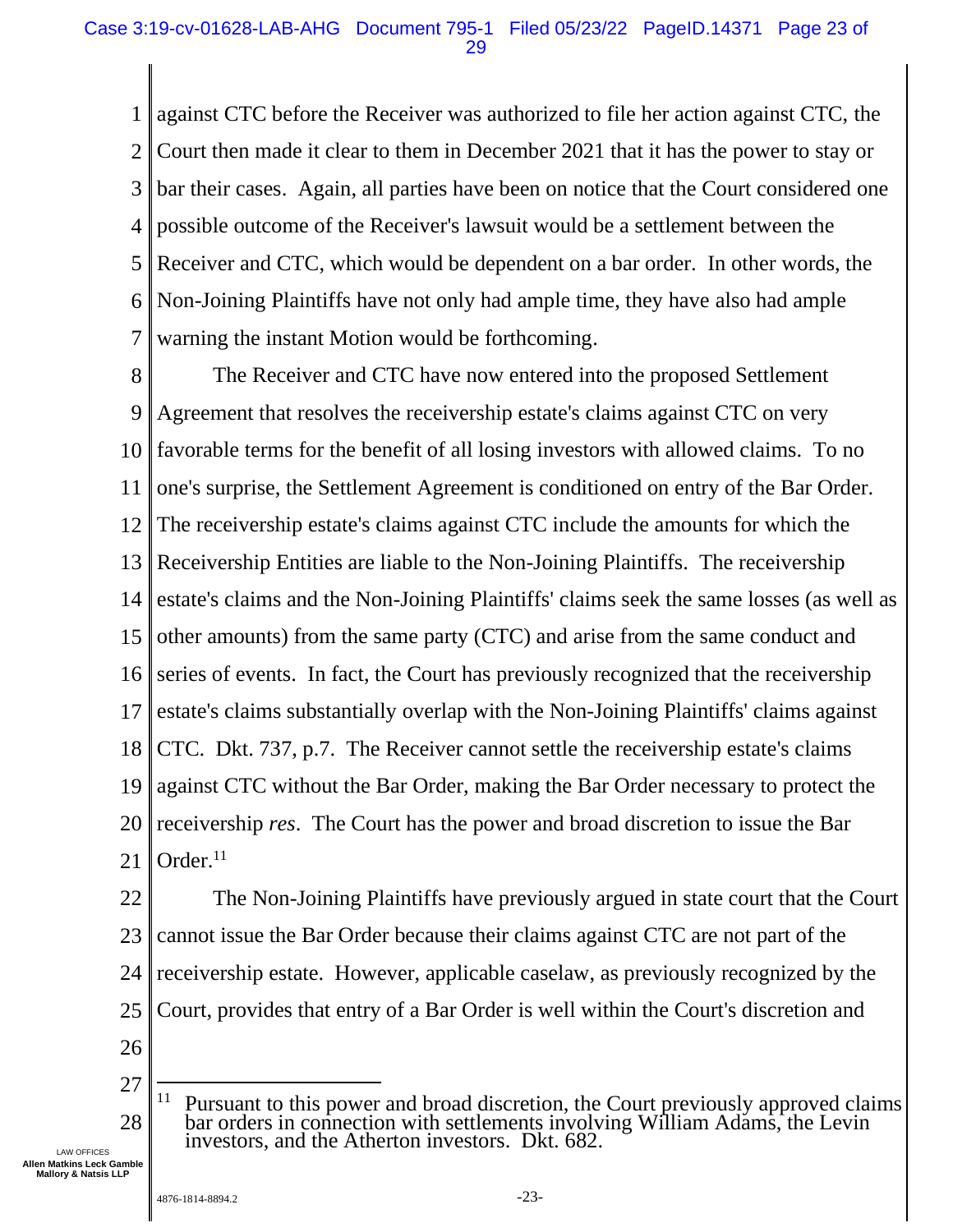1 2 3 4 5 6 7 8 9 10 11 equitable powers, and such Bar Order is not limited to claims belonging to the receivership, but applies to claims that directly affect receivership assets. Dkt. 737, p. 6; *Zacarias*, 945 F.3d at 897. Here, due to the "overlapping nature of the investors' claims and the Receiver's claims," (Dkt. 737, p.7) the claims of the seven Non-Joining Plaintiffs (and their refusal to accept 100% of their MIMO net losses) now stand in the way of the Receiver achieving a settlement of the receivership estate's claims against CTC on terms that are very favorable to the entire receivership estate including the over 300 investors who were victims of the Ponzi scheme. Therefore, the Non-Joining Plaintiffs' independent claims against CTC pose substantial harm to receivership assets (*i.e.* the receivership estate's claims against CTC) and the Bar Order is necessary to protect the estate.

12 13 14 15 16 17 18 19 20 21 The Non-Joining Investors have also argued in state court that the Court cannot issue the Bar Order because CTC has the resources to pay all claims against it in full. Again, this ignores the "overlapping nature" of the Non-Joining Plaintiffs' claims and the receivership estate's claims. Because ANI is also liable to the investors for their MIMO net losses, both the Non-Joining Plaintiffs and the Receiver seek to recover those losses from CTC. Moreover, any claims for consequential or punitive damages by Non-Joining Plaintiffs are also substantially the same as those of the Receiver. The Receiver and CTC cannot be held doubly liable to both the receivership and the Non-Joining Plaintiffs for the same losses, nor would it ever agree to settle with one and continue to be sued by the other.

22 23 24 25 26 27 28 Moreover, the Court's power to issue a Bar Order is not limited to situations in which there is a limited fund available to recover. In fact, many of the cases in which courts have issued bar orders did not involve a limited fund. *See e.g., Zacarias*, 945 F.3d at 900 (noting that one of the two insurance carriers against whom claims were barred was an "alleged deep-pocket defendant" that would be "able to satisfy any judgment against it"); *SEC v. Adams*, No. 3:18-CV-252, 2021 WL 8016843, at \*3 (S.D. Miss. Feb. 25, 2021); *SEC v. Stanford Int'l Bank, Ltd.*, No.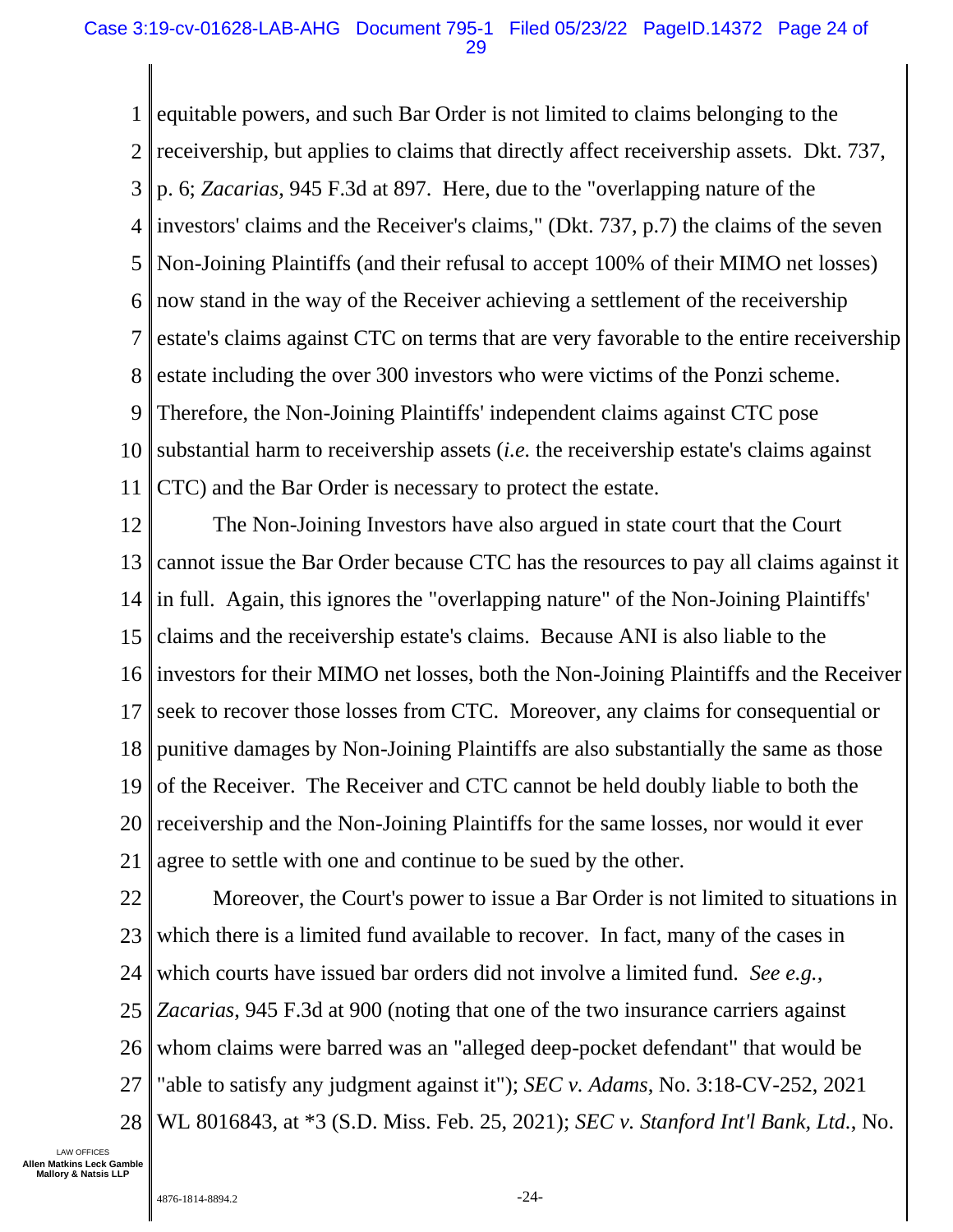1 2 3 4 5 6 7 8 9 10 11 12 13 14 15 16 17 18 19 20 21 22 23 24 25 26 27 28 3:09-CV-0298-N, 2015 WL 10845785, at \*3 (N.D. Tex. Sept. 23, 2015); *SEC v. Aequitas Mgmt., LLC*, No. 3:16-CV-00438-JR, 2020 WL 7318305, at \*1 (D. Or. Nov. 10, 2020), R&R adopted, No. 3:16-CV-00438-JR, 2020 WL 7318129 (D. Or. Dec. 11, 2020); *SEC v. Kaleta*, No. CIV.A. 4:09-3674, 2012 WL 401069, at \*4 (S.D. Tex. Feb. 7, 2012), aff'd, 530 F. App'x 360 (5th Cir. 2013); *Harmelin v. Man Fin. Inc.*, No. CIV.A. 05-2973, 2007 WL 4571021, at \*4-5 (E.D. Pa. Dec. 28, 2007). The District Court supervising the receivership that arose from the highlypublicized Ponzi scheme perpetrated by Allen Stanford approved a bar order in connection with a settlement between the receiver and BDO USA, LLP, and laid out the factors to be considered: The Court finds that the BDO Settlement, including without limitation the \$40 million Settlement Amount, was reached following an extensive investigation of the facts and resulted from vigorous, good faith, arm's-length, mediated negotiations involving experienced and competent counsel. The Court further finds that (i) significant issues exist as to the merits and value of the claims asserted against the BDO Entities by Plaintiffs and by others whose potential claims are foreclosed by this Order; (ii) such claims contain complex and novel issues of law and fact that would require a substantial amount of time and expense to litigate, with an uncertainty regarding whether such claims would be successful; (iii) a significant risk exists that future litigation costs would dissipate receivership assets and that Plaintiffs and other Claimants may not ultimately prevail on their claims; (iv) Plaintiffs and Claimants who have filed Claims with the Receiver will receive partial satisfaction of their claims from the Settlement Amount being paid pursuant to the BDO Settlement; and (y) the BDO Entities would not have agreed to the terms of the BDO Settlement in the absence of this Bar Order and assurance of "total peace" with respect to all claims that have been, or could be, asserted arising from their relationship with the Stanford Entities. *Stanford Int'l Bank, Ltd.*, 2015 WL 10845785, at \*3; *see also Kaleta*, 2012 WL 401069, at \*4 (S.D. Tex. Feb. 7, 2012) ("courts may consider factors such as the value of the proposed settlement, the value and merits of Receiver's potential claims, the value and merits of any foreclosed parties' potential claims, the complexity and costs of future litigation, the risk that litigation costs would dissipate receivership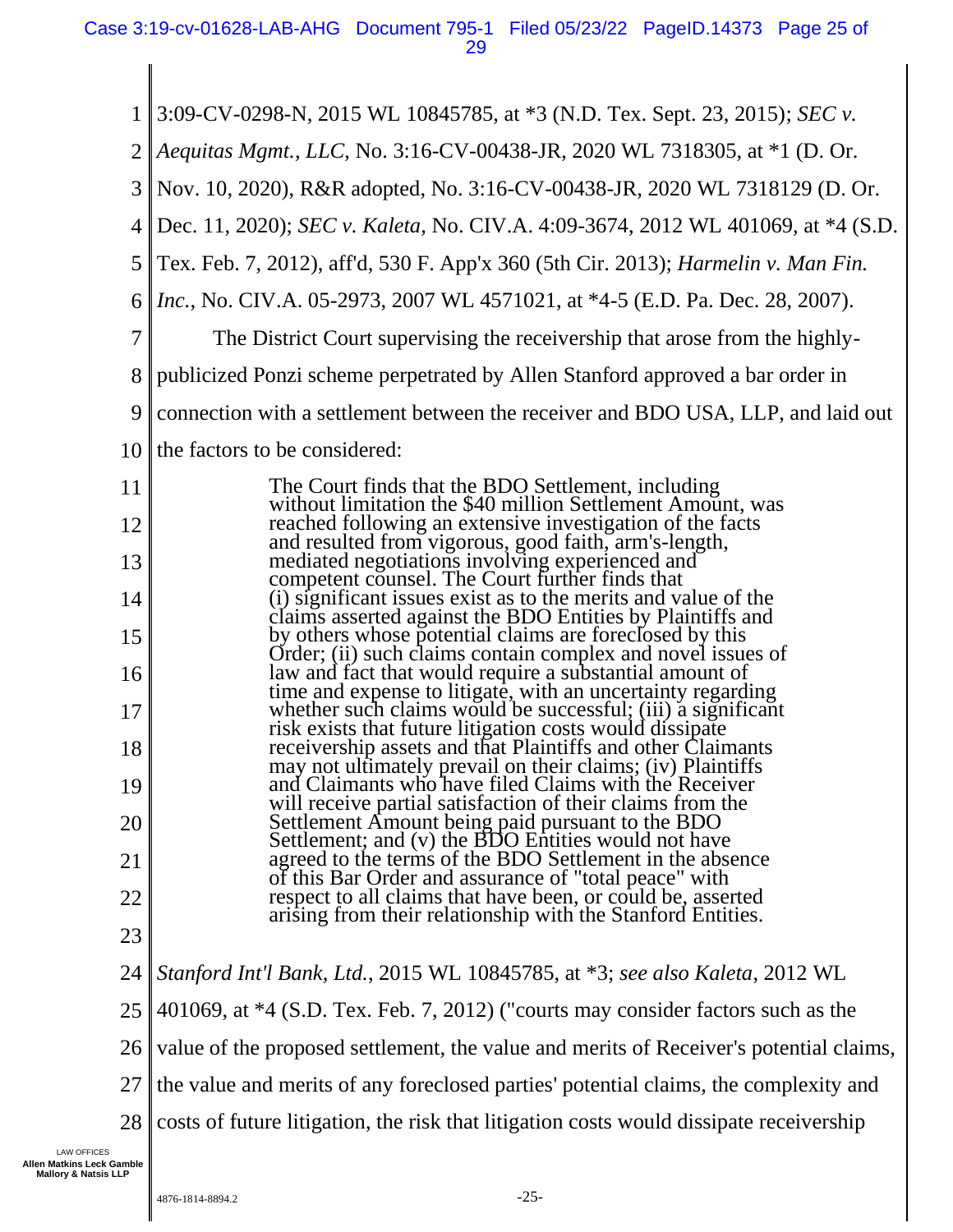1 2 assets, the implications of any satisfaction of an award on other claimants, and any other equities attendant to the situation.").

3 4 5 6 7 8 9 10 11 12 13 All of the factors courts generally consider in approving bar orders are present here. The proposed settlement was reached after extensive investigation of the facts, both through the Receiver's investigation and forensic accounting and through the discovery conducted in the State Court Actions. The settlement resulted from vigorous, good faith, arms' length, mediated negotiations, with multiple mediations and conferences involving CTC, the Receiver, and the Plaintiff Investors having been held by Judge Steven Denton (Ret.) of Judicate West. Although the Receiver believes the claims against CTC are strong, there are numerous issues and defenses that must be litigated, the cases are complex, have been aggressively defended by CTC, and would be expensive to take to trial (not to mention the inevitable appeal and delay associated therewith).

14 15 16 17 18 19 20 21 22 23 24 25 26 27 Further, the Receiver is collecting 100% of the MIMO net losses of the Plaintiff Investors. The balance of any claims which remain consist of speculative claims for consequential and punitive damages. Certainly it is within the reasonable business judgment of the Receiver and the discretion of the Court to approve a settlement in which investors are barred from pursuit of speculative claims for consequential damages when they will recover 100% of their MIMO net losses. In all likelihood, after substantial further discovery is conducted, there would be multiple trials occurring over several months in 2023 due to the number of plaintiffs, the related claims asserted by and against the Peterson Parties, and the crossclaims asserted by CTC. The litigation costs for the receivership estate would be substantial, the delay would be lengthy, and there is no guarantee the plaintiffs would prevail (including on appeal). Moreover, the Non-Joining Plaintiffs will receive full satisfaction of their MIMO net loss claims in the receivership. Finally, CTC would not have agreed to the settlement without the Bar Order. Therefore, all

28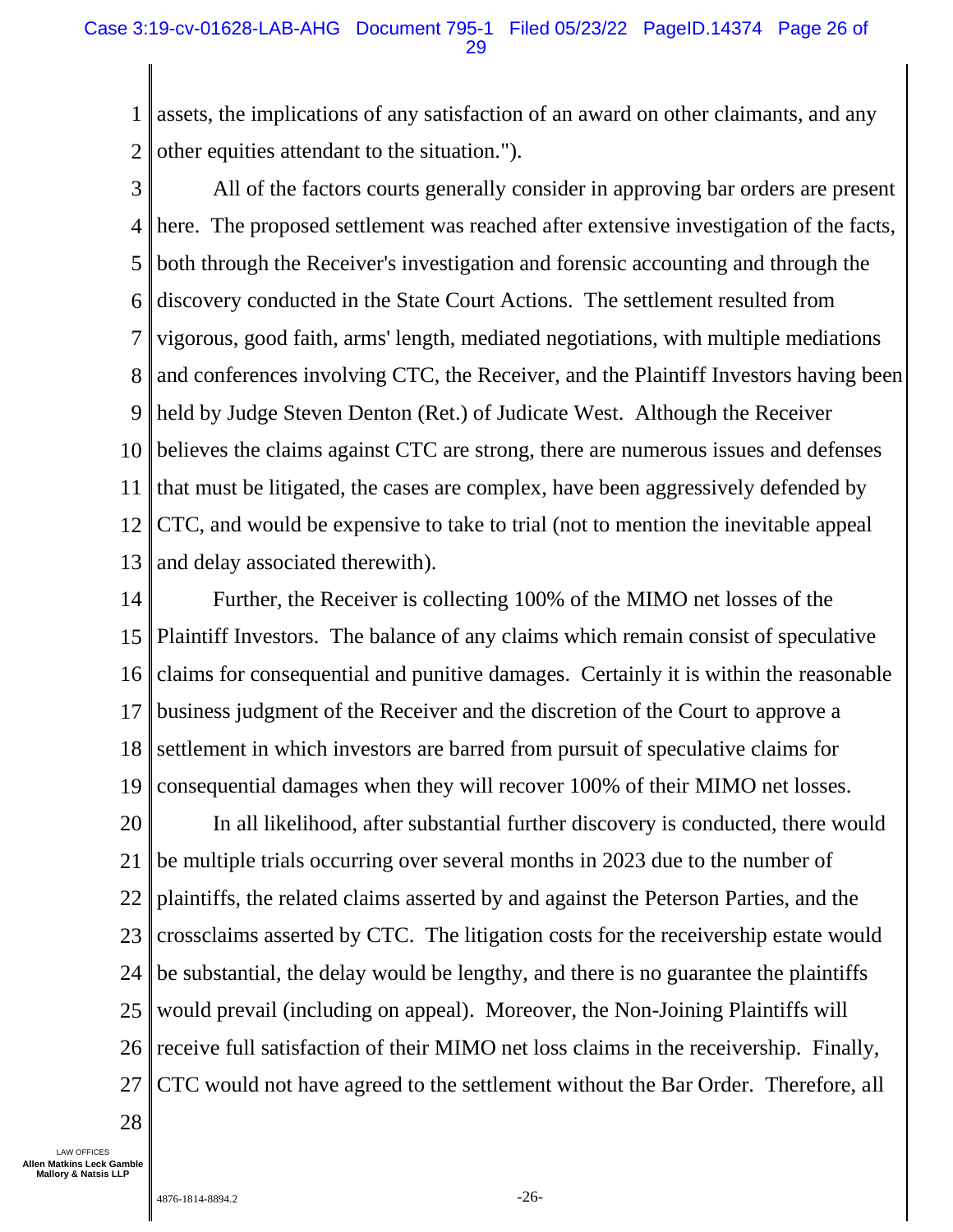1 2 of the factors courts consider in approving bar orders weigh strongly in favor of the proposed Bar Order.

3 4 5 6 7 8 9 10 11 12 13 **The Peterson Parties.** Although the Peterson Parties profited from the Ponzi scheme, they sued CTC in state court for fraud and other claims, asserting damages including amounts they owe investors on guarantees of their investments/loans in the Ponzi scheme. CTC filed crossclaims for equitable indemnity against the Peterson Parties, alleging that they committed fraud and aided and abetted Champion-Cain. As noted above, the proposed settlement will bar the Peterson Parties' claims against CTC and release CTC's claims against the Peterson Parties. The Peterson Parties benefit from the settlement (as they have with other CTC settlements involving investors they brought into the Ponzi scheme) in that CalPrivate, whose investment was guaranteed by The Peterson 1992 Trust, will receive 100% of its MIMO net loss (\$9,520,080.13) through the receivership.

14 15 16 17 18 19 20 21 22 23 24 25 26 As noted above, the Receiver recently filed her First Amended Complaint ("FAC") against the Peterson Parties for fraudulent transfer, breach of fiduciary duty, fraud, aiding and abetting breach of fiduciary duty, aiding and abetting fraud, and civil conspiracy. Case No. 21-cv-01620-LAB-AHG, Dkt. 36. Considering the profits received by the Peterson Parties, as well as their role in expanding the Ponzi scheme and preventing it from being detected – as laid out in the FAC – the Receiver does not believe the Peterson Parties have valid claims against CTC. In fact, CTC probably has a better chance of establishing equitable indemnity against Kim Peterson, Kim Funding and ABC Funding Strategies. Even if the Peterson Parties' chances vis-à-vis CTC were 50/50, which they are not, the litigation with CTC has been tremendously expensive for the Peterson Parties and those costs will now come to an end. The settlement, therefore, is beneficial to the Peterson Parties for this reason as well.

27 28 The Receiver has made extensive efforts to settle the receivership estate's claims against the Peterson Parties, including through several settlement conferences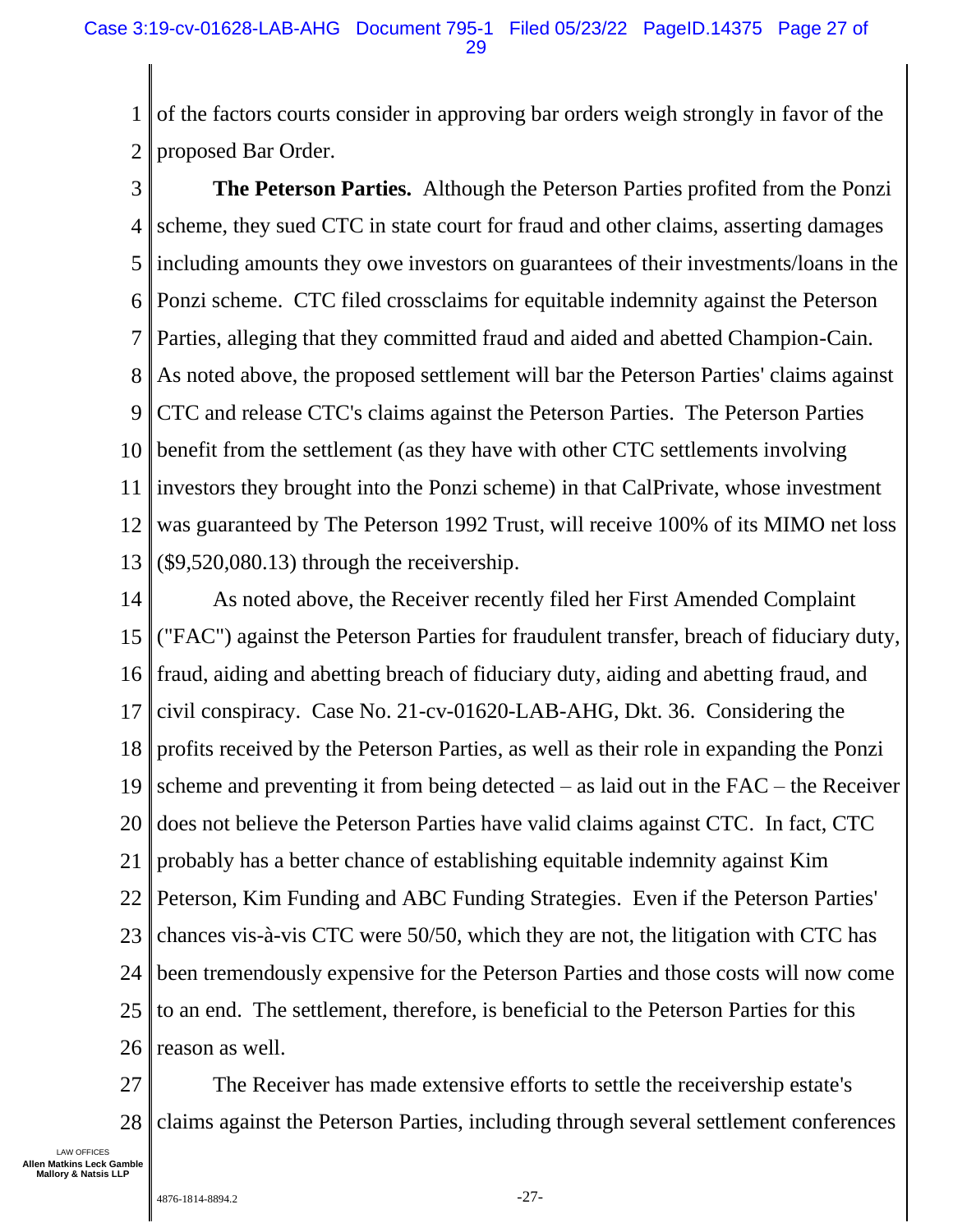1 2 3 4 5 6 7 8 with Judge Goddard. Although the Receiver and the Peterson Parties have been unable to agree on a settlement amount, the Peterson Parties have insisted that any settlement include a bar order in their favor and the Receiver has acknowledged that a bar order may be appropriate depending on the other terms of the settlement. The Receiver has also discussed these issues with counsel for CalPrivate, considering that CalPrivate has a breach of guarantee claim against The Peterson 1992 Trust that other investors do not have. Judge Goddard has set another in-person settlement conference with the Receiver and the Peterson Parties for June 1, 2022.

9 10 11 12 13 14 15 16 17 **CTC / Nossaman Settlement.** Another material term of the proposed Settlement Agreement is that, in the event CTC reached a settlement with Nossaman LLP, which has now occurred, the Receiver would support a bar order in favor of Nossaman as part of that settlement. The Receiver has not asserted claims against Nossaman, nor have any investors. Therefore, a bar order in favor of Nossaman does not prejudice the receivership estate or the investors. Nossaman must release all claims it could assert against the receivership estate, although it has not asserted any such claims. For these reasons, the Receiver supports and requests entry of the bar order in favor of Nossaman as part of the proposed CTC / Nossaman settlement.

18 19 20 21 22 23 24 25 **The Receiver's Counsel Fee.** When she originally sought authority to sue CTC in June 2020, the Receiver proposed to engage Allen Matkins for the case on a tiered contingent fee arrangement. After several substantial settlements between CTC and investor groups, the Receiver revised her request and recommended that Allen Matkins be engaged on an hourly basis. In conditionally granting the Receiver authority to sue CTC, the Court required the Receiver's counsel to handle the case on the contingent fee arrangement originally proposed in June 2020. Dkt. 737. Allen Matkins agreed to do so and the Receiver proceeded with her action against CTC.

26 27 28 If Allen Matkins were to be paid pursuant to the tiered contingent fee arrangement, the firm would receive 25% of the settlement amount (\$24,359,133.64), or more than \$6 million. However, if the Settlement Agreement is approved, the